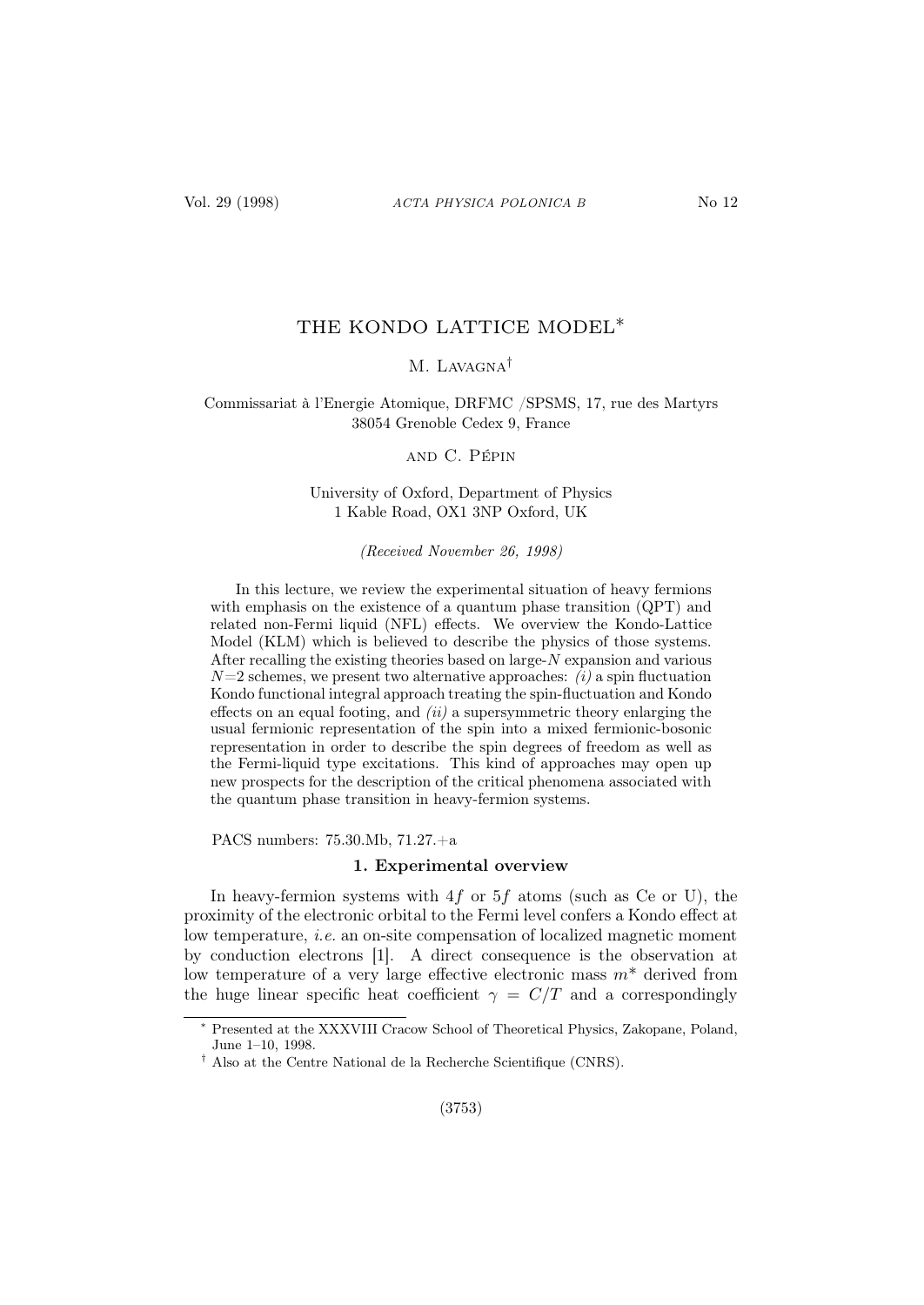large Pauli susceptibility. Simultaneously, the realization of the de Haas– van Alphen (dH–vA) quantum oscillations [2] also concludes in favour of the existence of heavy quasiparticles.

In addition to the Kondo effect, those systems are characterized by longrange RKKY (Ruderman–Kittel–Kasuya–Yoshida) interactions between neighboring local moments mediated by conduction electrons. The competition between the Kondo effect and the RKKY interactions leads to the possibility of either a non-magnetic or a long-range magnetically-ordered ground state [3]. A zero-temperature quantum phase transition occurs governed by the value of the exchange coupling  $J$  between the spin of the conduction electron and the local moment. One of the most striking properties of the heavy-fermion compounds discovered these last years is the experimental possiblity to explore this quantum phase transition [4–7] by varying the composition change (as in Ce  $Cu_{6-x}Au_x$  or  $Ce_xLa_{1-x}Ru_2Si_2$ ), or by applying a pressure or a magnetic field. Thus a magnetic instability is observed at  $x_c = 0.1$  in CeCu<sub>6−x</sub>Au<sub>x</sub> [4], and  $x_c = 0.08$  in Ce<sub>x</sub>La<sub>1−x</sub>Ru<sub>2</sub>Si<sub>2</sub> [7]. For  $x = x_c$ , where  $T<sub>N</sub> = 0$ , the observed behavior at low temperature is at odds with that usually expected for a simple Fermi liquid (FL). In Ce  $\text{Cu}_{6-x}\text{Au}_x$ , the specific heat C depends on T as  $C/T \sim -\ln(T/T_0)$ , the magnetic susceptibility as  $\chi \sim 1 - \alpha \sqrt{T}$ , and the T-dependent part of the resistivity as  $\Delta \rho \sim T$  (instead of  $C/T \sim \chi \sim \text{const}$  and  $\Delta \rho \sim T^2$  in the Fermi liquid state). Pressure or large magnetic fields are found to restore the FL behavior.

The origin of this non-Fermi liquid (NFL) regime is a largely discussed problem. The three main interpretations which have been proposed rely on  $(i)$  a single impurity multichannel Kondo effect in which the internal degree of freedom is provided by the  $4f$  or  $5f$  quadrupolar moment [8], (*ii*) a distribution of the Kondo coupling due to the disorder leading to a distribution of the Kondo temperature  $P(T_K)$  [9] and *(iii)* the proximity of a quantum phase transition [10–15] as is emphasized in this course.

Another important insight is provided by the Inelastic Neutron Scattering (INS) experiments carried out in systems close to the magnetic instability. The measurements performed in pure compounds  $CeCu<sub>6</sub>$  or  $CeRu<sub>2</sub>Si<sub>2</sub>$ [16, 17] have shown the presence of two distinct contributions to the dynamic magnetic structure factor: a q-independent quasielastic component, and a strongly q-dependent inelastic contribution peaked at the value  $\omega_{\text{max}}$ of the frequency. The same experiments carried out in systems with varying concentrations as  $Ce_x La_{1-x}Ru_2Si_2$  [18], show a shift of  $\omega_{\text{max}}$  to zero when getting near the magnetic instability. Any theory aimed to describe the quantum critical phenomena in heavy-fermion compounds should account for the so-quoted behavior of the dynamical spin susceptibility.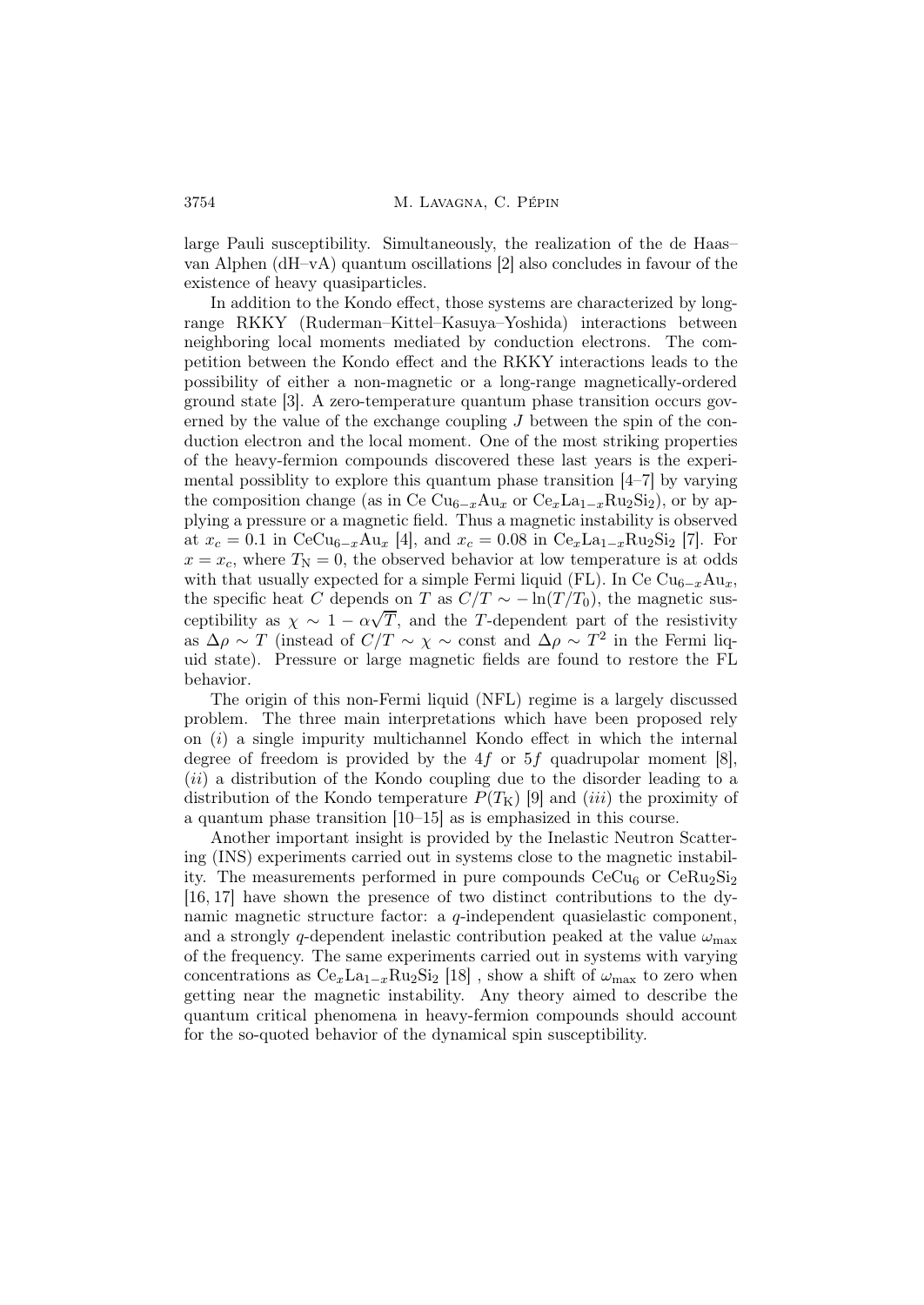#### 2. Theoretical overview

The model which is believed to describe the heavy-fermion systems is the Periodic Anderson Model (PAM) defined for the case of spin 1/2 [19] as

$$
H = \sum_{k\sigma} \varepsilon_k c_{k\sigma}^{\dagger} c_{k\sigma} + E_0 \sum_{i\sigma} f_{i\sigma}^{\dagger} f_{i\sigma} + V \sum_{i\sigma} (c_{i\sigma}^{\dagger} f_{i\sigma} + \text{c.c.}) + U \sum_{i} n_{fi}^{\dagger} n_{fi}^{\dagger}, (1)
$$

where  $n_{fi}^{\sigma} = f_{i\sigma}^{+} f_{i\sigma}$ . It describes the conduction electrons  $c_{k\sigma}$  with dispersion  $\varepsilon_k$  which hybridize with the localized f electrons of energy  $E_0$ . The grand canonical ensemble is used and both energies  $\varepsilon_k$  and  $E_0$  are measured from the chemical potential  $\mu$ . The hybridization matrix element is approximated by a constant  $V$ . U represents the on-site Coulomb repulsion between f electrons.

In the Kondo limit, a canonical transformation allows to change the Periodic Anderson Model into the Kondo-Lattice Model (KLM) defined as

$$
H = \sum_{k\sigma} \varepsilon_k c_{k\sigma}^\dagger c_{k\sigma} + J \sum_i s_i \cdot S_i , \qquad (2)
$$

where  $J$  is the on-site Kondo coupling between the spin of the conduction electrons  $s_i = \sum_{\sigma\sigma'} c_{i\sigma}^\dagger \tau_{\sigma\sigma'} c_{i\sigma'}$  and the localized spin represented by  $S_i = \sum_{\sigma\sigma'} f_{i\sigma}^\dagger \tau_{\sigma\sigma'} f_{i\sigma'}$  in the Abrikosov pseudo-fermionic representation of the spin imposing the constraint  $n_{fi} = \sum_{\sigma} n_{fi}^{\sigma} = 1$ . That canonical transformation analogous to the Schrieffer–Wolf transformation for the singleimpurity case is valid in the regime  $|\varepsilon_k| \ll (-E_0)$  and  $|\varepsilon_k| \ll |E_0 + U|$ . One gets:  $J = V^2 \left[ -\frac{1}{E_0} + \frac{1}{E_0 + U} \right]$ . In the  $U \rightarrow \infty$  limit, one has  $J = -V^2/E_0$ while in the symmetric Anderson model defined by  $E_0 = -U/2$ , the result is  $J = 4V^2/U$ . The Kondo-lattice model has been first introduced by Doniach in 1977 [3] and we refer to the paper of Tsunetsugu et al. [20] for an extensive review on the KLM essentially at  $D=1$ .

Let us first recall the main physical ideas behind the Kondo-lattice model:  $(i)$  the competition between the Kondo effect and the RKKY interactions leading to the so-called "Doniach phase diagram" and *(ii)* the nature of the screening of the local moments in the lattice.

Concerning the point  $(i)$ , the competition between the Kondo effect on each site which tends to suppress the magnetic moment with decreasing temperature and the RKKY interactions which, on the contrary, tend to magnetically order the local moments, leads to the well-known Doniach phase diagram [3]. Let us call  $T_K^0$  the Kondo temperature for the single-impurity and  $T_N^0$  (or  $T_C^0$ ) the Néel (or Curie) temperatures in the absence of Kondo effect:  $T_{\rm K}^0 = D \exp(-1/\rho_0 J)$  and  $T_{\rm N}^0 \sim (\rho_0 J)^2$ , where D and  $\rho_0$  are the bandwidth and the density of states at the Fermi level of the conduction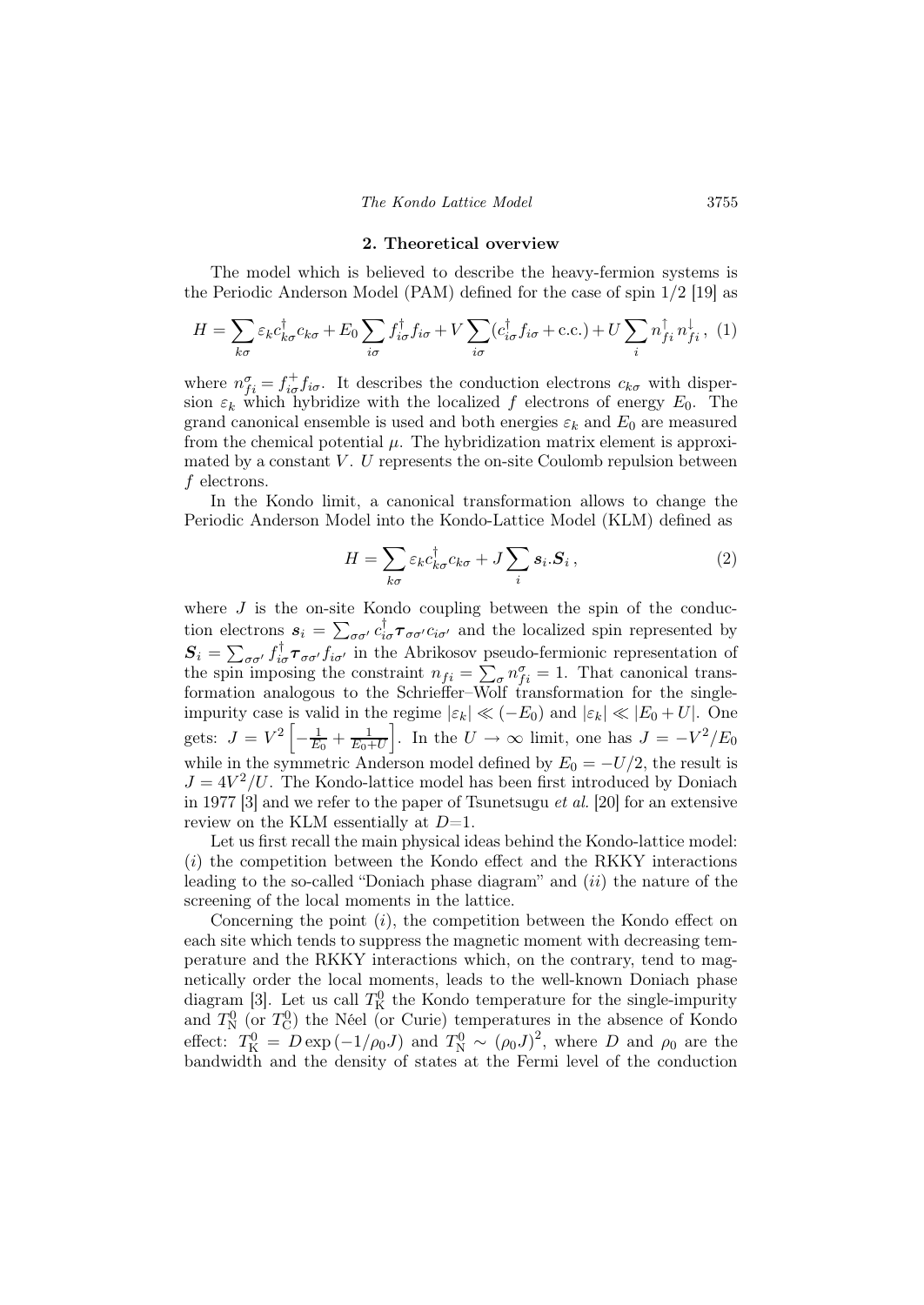electron band. Thus, at small  $\rho_0 J$ ,  $T_N^0$  is larger than  $T_K^0$  and a long-range magnetic order is established with, eventually, a reduction of the magnetic moment due to the Kondo effect. Oppositely, at large  $\rho_0 J$ ,  $T_K^0$  is larger than  $T_N^0$ , the Kondo effect wins and the system does not order magnetically. Therefore, the real Néel temperature  $T_N$  first increases with increasing  $\rho_0 J$ , passes through a maximum and finally goes to zero at a critical value of the coupling  $\rho_0 J_C$  giving rise to a zero-temperature quantum critical point.

As far as the nature of the screening is concerned (point  $(ii)$ ), an important idea advanced by Nozières [21] is the possibility of an exhaustion of the conduction electrons in the screening of the local moments. In the singleimpurity Kondo case, at low temperature, the local moment is screened by the conduction electrons and a spin-singlet state is formed. In this so-called Kondo effect, the number of conduction electrons in the screening cloud formed around the impurity is equal to 1. In the Kondo lattice case, the number of conduction electrons which are available are to be taken within a thermal window of width  $k_BT$  around the Fermi level. It should be compared to the number of sites  $N<sub>S</sub>$  to be screened. Depending on the value of the parameters, some situations may occur where the available conduction electrons are "exhausted" before achieving complete screening leaving residual unscreened spin degrees of freedom on the impurities. That idea of "uncomplete" Kondo effect is at the root of the supersymmetric theory that we propose later on.

At high temperature, pertubation techniques in  $J$  may be applied leading to the famous Kondo minimum in the resistivity as a function of temperature. Those pertubation techniques fail below the Kondo temperature and there is a need for other techniques to solve the problem at low-temperature. The other approaches based on the Bethe ansatz and the Renormalizaion Group which revealed very powerful in the single-impurity case cannot be generalized to the lattice case. In that context, there has been an intensive search for new approaches among which the large- $N$  and more generally the functional integral approaches described here.

### 2.1. The large-N expansion

An important breakthrough in the understanding of the periodic Anderson Model occured about 15 years ago when the idea of slave-bosons was introduced: [22, 23] for the single-impurity case, [24–27] for the lattice. In the limit of large on-site Coulomb repulsion  $(U \to \infty)$ , where the double-occupancy is energetically forbidden, one can introduce a slave-boson representation in which the two allowed states *i.e.* the empty or the singlyoccupied states are represented by  $e_i^{\dagger}$  $\phi_i^{\dagger}|0\rangle$  and  $f_{i\sigma}^{\dagger}|0\rangle$ . The exclusion of double-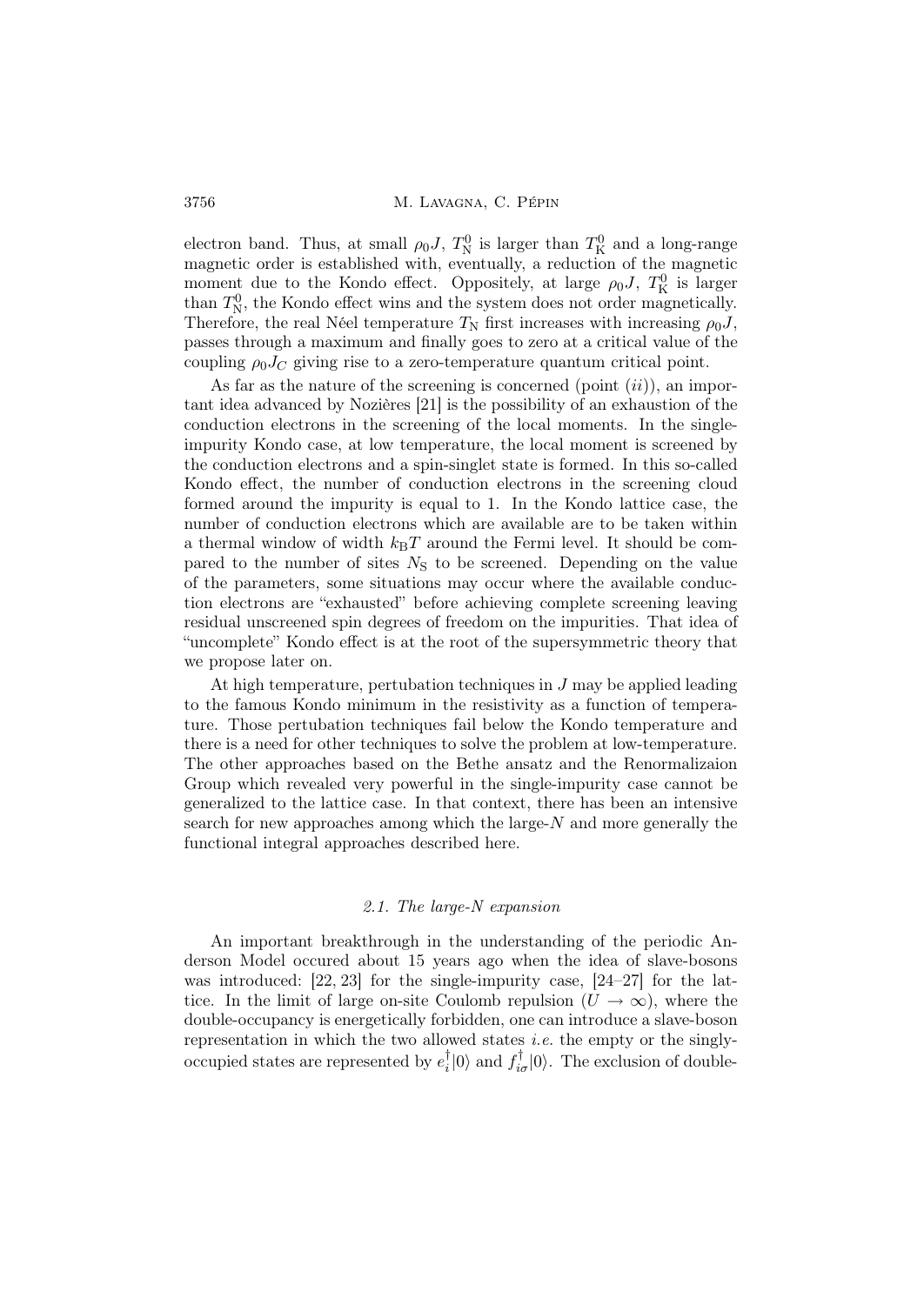occupancy is expressed as

$$
P_i = e_i^{\dagger} e_i + \sum_{\sigma} f_{i\sigma}^{\dagger} f_{i\sigma} - 1 = 0.
$$
 (3)

The physical electron creation operator which creates transitions between empty and singly-occupied sites is represented by  $f_{i\sigma}^{\dagger}e_i$ , while the number of f electrons on site *i* of spin  $\sigma$  is equal to  $f_{i\sigma}^{\dagger}e_{i}e_{i}^{\dagger}$  $\int_{i}^{\dagger} f_{i\sigma} = f_{i\sigma}^{\dagger} f_{i\sigma}$  provided that the local constraint is satisfied. Hence the slave-boson representation of the  $U \rightarrow \infty$  PAM Hamiltonian is given by

$$
H = \sum_{k,\sigma} \varepsilon_k c_{k\sigma}^\dagger c_{k\sigma} + E_0 \sum_{i,\sigma} f_{i\sigma}^\dagger f_{i\sigma} + V \sum_{i,\sigma} (c_{i\sigma}^\dagger e_i^\dagger f_{i\sigma} + \text{c.c.}) \tag{4}
$$

provided that the local constraint Eq. (3) is satisfied that is enforced with the aid of a time-independent Lagrange multiplier  $\lambda_i$ . The operators  $e_i^+$  and  $f^+_{i\sigma}$  obey bosonic and fermionic statistics, respectively.

It is then convenient to generalize the original PAM model from SU(2) to  $\text{SU}(N)$  by allowing for the spin index  $\sigma$  in Eq. (4) to run from  $-S$  to S. That corresponds to the situation of impurities of spin S coupled to conduction electrons of degeneracy N with  $N = 2S + 1$ . The corresponding  $SU(N)$ model is interesting because it can be solved exactly in the limit  $N \to \infty$ . For this limit to make sense, the hybridization matrix element  $V$  should be scaled as  $1/\sqrt{N}$  therefore  $V = \tilde{V}/\sqrt{N}$ .

We do not give here all the details of the calculations which can be found in the litterature. Let us say that the saddle-point approximation which consists of taking  $e_i$  and  $\lambda_i$  as site-independent (as well as timeindependent for  $e_i$ ) is exact in the limit  $N \to \infty$ . It leads to the formation of two quasiparticle bands of energies  $E_k^{\pm} = \frac{1}{2} \varepsilon_k + \varepsilon_f \pm \sqrt{(\varepsilon_k - \varepsilon_f)^2 + 4V^2 e_0^2}$ , where  $\varepsilon_f = E_0 + \lambda_0$ . The values of  $e_0$ ,  $\varepsilon_f$  and  $\mu$  are fixed by the saddle-point equations. The two bands are split by a hybridization gap and the density of states at the Fermi level is strongly renormalized  $\rho(E_F) \sim 1/T_K$ , where  $T_{\rm K} = D \exp(E_0/\rho_0 V^2)$ . The specific heat coefficient  $\gamma$  and the magnetic susceptibility  $\chi$  are also strongly enhanced with the Wilson ratio  $\chi/\gamma$  equal to 1. Oppositely, the charge susceptibility is found to be unenhanced. The ground state corresponds to a collective Kondo screening in which only a fraction of conduction electons equal to  $T_K/D$  screens each of the impurities.

Next step is to include the gaussian fluctuations around the saddle-point. The corresponding corrections in  $1/N$  generate effective interactions among the quasiparticles which can be analyzed in terms of Landau paramaters. In the case of the multichannel single-Kondo impurity problem, conserving T-matrix approximation methods [28] have been extensively used to derive the finite temperature behavior with very accurate comparison with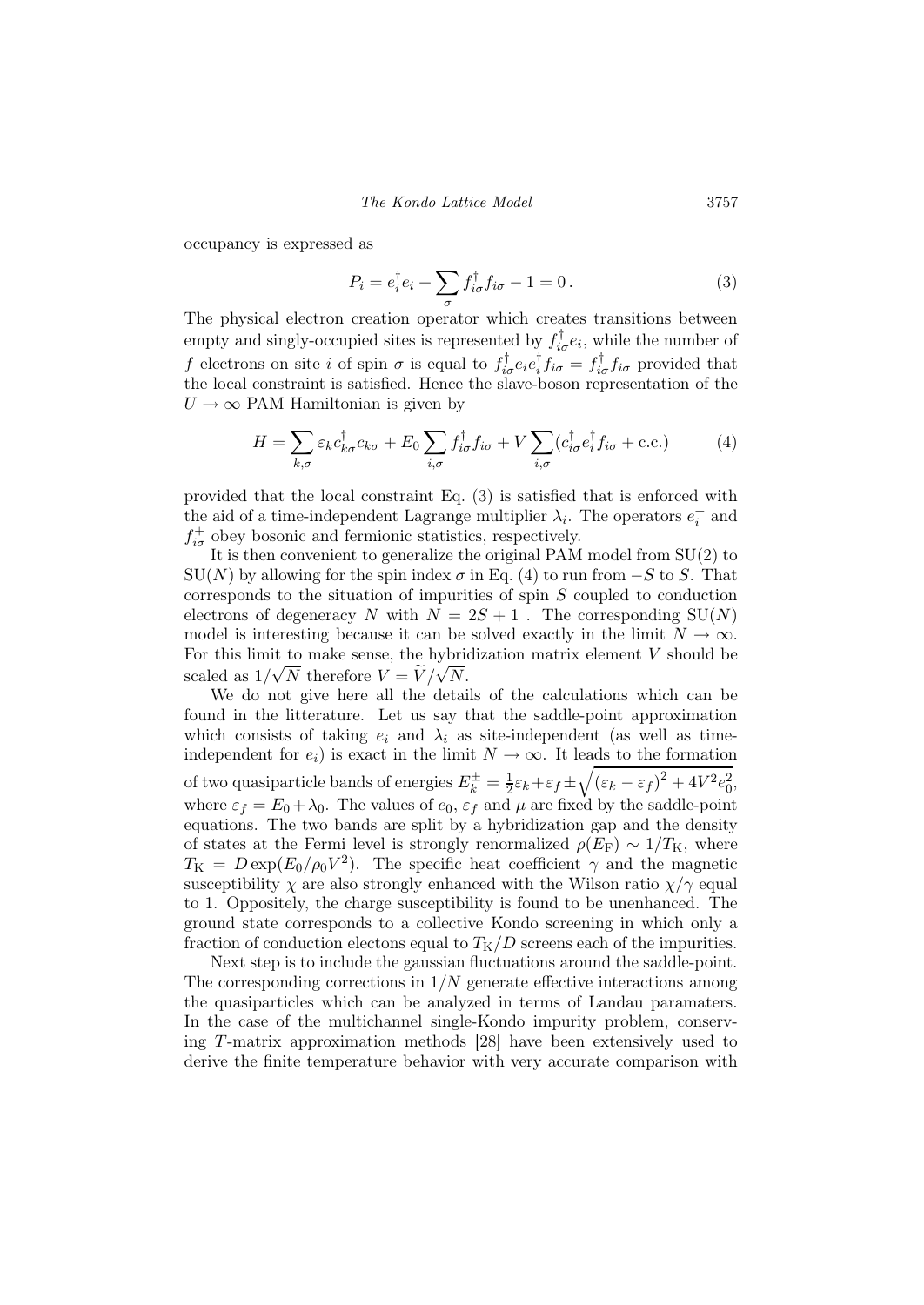the Bethe ansatz and Conformal Field theory results. The generalization to the case of the lattice has still to be done. All the results can be reproduced by starting instead from the  $N \to \infty$  Kondo lattice Hamiltonian and performing a Hubbard–Stratonovich transformation on the coupling term making the field  $\Phi$  appear. There is then a one-to-one equivalence between  $\Phi_0 = J \sum_{k\sigma} \langle c_{k\sigma}^{\dagger} f_{k\sigma} \rangle$  and  $Ve_0$ . In all cases, no magnetic instability is found at the order  $1/N$  since the RKKY interactions occur at the order  $1/N^2$  [29]. The latter point constitutes a serious drawback of the large- $N$  expansion which makes it inappropriate to describe the Quantum Critical Point observed experimentally. The fact that the slave-boson does not carry spin implies that spin and charge fluctuations cannot be treated on an equal footing contrary to what happens with other slave-boson representations as the one introduced by Kotliar and Ruckenstein that we present now.

### 2.2. The different  $N=2$  approaches

In the case of a degeneracy  $N = 2$  ( $S = 1/2$ ), Kotliar and Ruckenstein  $(KR)$  [30] introduced 4 slave-bosons  $e_i$ ,  $p_{i\sigma}$  and  $d_i$  in order to keep track of the 4 possible local configurations so that the empty  $|O\rangle_i$ , the singly-occupied  $|\sigma\rangle_i$  and the doubly-occupied  $|\uparrow \downarrow\rangle_i$  states are represented by:  $|O\rangle_i = e_i^{\dagger}$  $\vert i \vert \text{vac} \rangle,$  $|\sigma\rangle_i = p_{i\sigma}^{\dagger} f_{i\sigma}^{\dagger} |\text{vac}\rangle \text{ and } |\uparrow \downarrow\rangle_i = d_i^{\dagger}$  $_{i}^{\dagger}f_{i}^{\dagger}$  $_{i\uparrow}^{\dagger}f_{i\downarrow}^{\dagger}$  $\mathcal{E}_{i\downarrow}^{\dagger}$  |vac $\rangle$ , where  $e_i$ ,  $p_{i\sigma}$  and  $d_i$  are bosons and  $f_{i\sigma}$  fermions. Then the PAM can be written as

$$
H = \sum_{k,\sigma} \varepsilon_k c_{k\sigma}^\dagger c_{k\sigma} + E_0 \sum_{i,\sigma} f_{i\sigma}^\dagger f_{i\sigma} + V \sum_{i,\sigma} (c_{i\sigma}^\dagger f_{i\sigma} z_{i\sigma} + \text{c.c.}) + U \sum_i d_i^\dagger d_i \tag{5}
$$

with

$$
z_{i\sigma} = \left(e_i^{\dagger} p_{i\sigma} + p_{i-\sigma}^{\dagger} d_i\right) / \left[\sqrt{1 - e_i^{\dagger} e_i - p_{i-\sigma}^{\dagger} p_{i-\sigma}} \sqrt{1 - d_i^{\dagger} d_i - p_{i\sigma}^{\dagger} p_{i\sigma}}\right]
$$

provided that the 3 following constraints are fulfilled

$$
P_i = e_i^{\dagger} e_i + \sum_{\sigma} p_{i\sigma}^{\dagger} p_{i\sigma} - 1 = 0,
$$
  
\n
$$
Q_{i\sigma} = f_{i\sigma}^{\dagger} f_{i\sigma} - (p_{i\sigma}^{\dagger} p_{i\sigma} + d_i^{\dagger} d_i) = 0.
$$
\n(6)

The choice of the denominator in  $z_{i\sigma}$  guarantees to recover the free electron gaz limit at  $U \rightarrow 0$ . This representation first introduced in the case of the Hubbard model was shown at the saddle-point level to give back the variational Gutzwiller approximation (GA) as developed by Rice and Ueda [31]. It then allows to include the gaussian fluctuations around the GA solution [32, 33]. In the case of the PAM [34, 36, 39, 40], the KR representation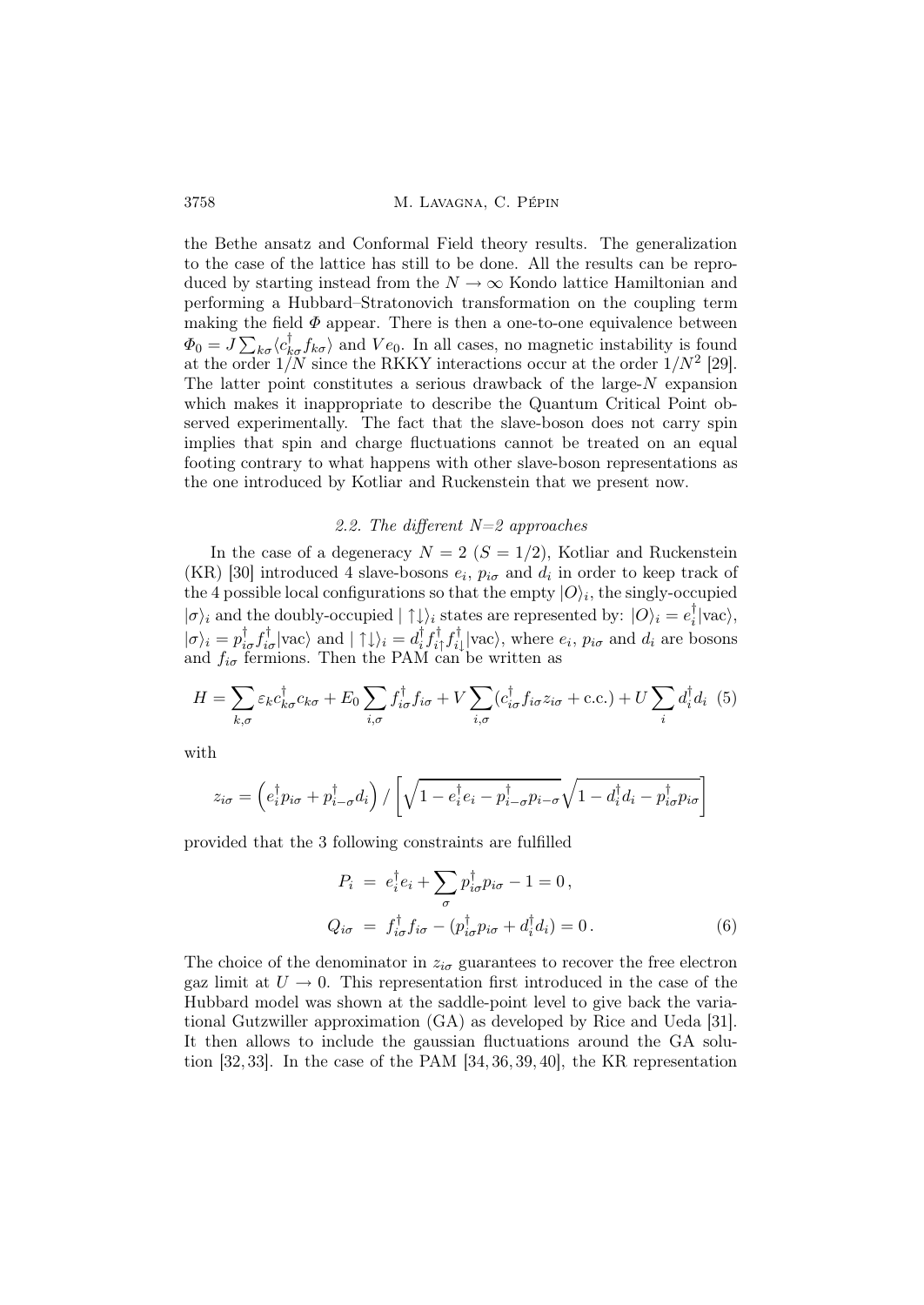already leads to interesting results at the saddle-point level as soon as staggered symmetry-broken state appropriate for bipartite lattice with nesting is allowed. Notably, at  $d=1$  [34], the approach essentially gives the same results as those obtained by the variational wave function approach of Gulacsi, Strack and Vollhardt [35]. At infinite dimension [36], a phase transition to the antiferromagnetic insulator is found below a critical value  $V_{\rm C}$  of the hybridization matrix element consistent with the Doniach predictions and in quantitative agreement with the  $d = \infty$  QMC [37] and exact diagonalization [38] results. The general phase diagram for the three-dimensional case has been determined by Doradzinski and Spalek [39]. Those studies enlighten on the nature of the moment compensation which takes place in the antiferromagnetic state. The study of the  $V$ -dependence of the staggered magnetizations  $m_f$  and  $m_c$  shows an almost total moment compensation of  $m_f$  and  $m_c$  near  $V_c$  suggesting an itinerant magnetism in which f and c electrons are part of the same quasiparticles. Oppositely, in the  $V \to 0$ limit,  $m_f$  saturates while  $m_c$  goes to zero indicating a local moment magnetism. Figure 4 of paper [39] illustrates the latter point by showing the V-dependence of  $m_f$  and  $m_c$  in the antiferromagnetic insulating state.

Finally, other path integral approaches to the KLM have been proposed based on different Hubbard–Stratonovich decouplings of the exchange term [41, 42]. For the extended KLM in which the Heisenberg interactions among neighboring sites are included, we will mention the work of Coleman and Andrei [42] which consists in keeping the Resonant Valence Bond (RVB) parameter  $\chi_{ij} = J \sum_{\sigma} f_{i\sigma}^{\dagger} f_{j\sigma}$  on neighboring sites at the same time as the Kondo parameter  $\Phi = J \sum_{\sigma} c_{i\sigma}^{\dagger} f_{i\sigma}$  quoted before. This approach leads to the stabilization of a spin-liquid state at low temperature with possible anisotropic superconducting instability. This approach has been used in a recent paper by Iglesias, Lacroix and Coqblin [43] where they propose a revisited version of the Doniach phase diagram in which the Kondo temperature is drastically reduced resulting of the formation of the resonant valence bonds.

In the rest of the paper, we will develop two alternative approaches to the Kondo-lattice model: (i) the first one consists in keeping the  $f$  and  $c$ magnetizations at the same level as the Kondo parameter [15]. We will show how it is possible to account for the spin-fluctuation and the Kondo effects on an equal footing thus combining both large  $N$  and spin-fluctuation theories. To our point of view, this approach constitutes an ideal framework to study the quantum critical phenomena around the magnetic transition;  $(ii)$  the second approach consists in enlarging the usual Abrikosov pseudo-fermionic representation of the spin into a mixed fermionic-bosonic representation in order to describe the spin degrees of freedom as well as the Fermi-liquid type excitations [44]. The analogy of the approach with the supersymmetry the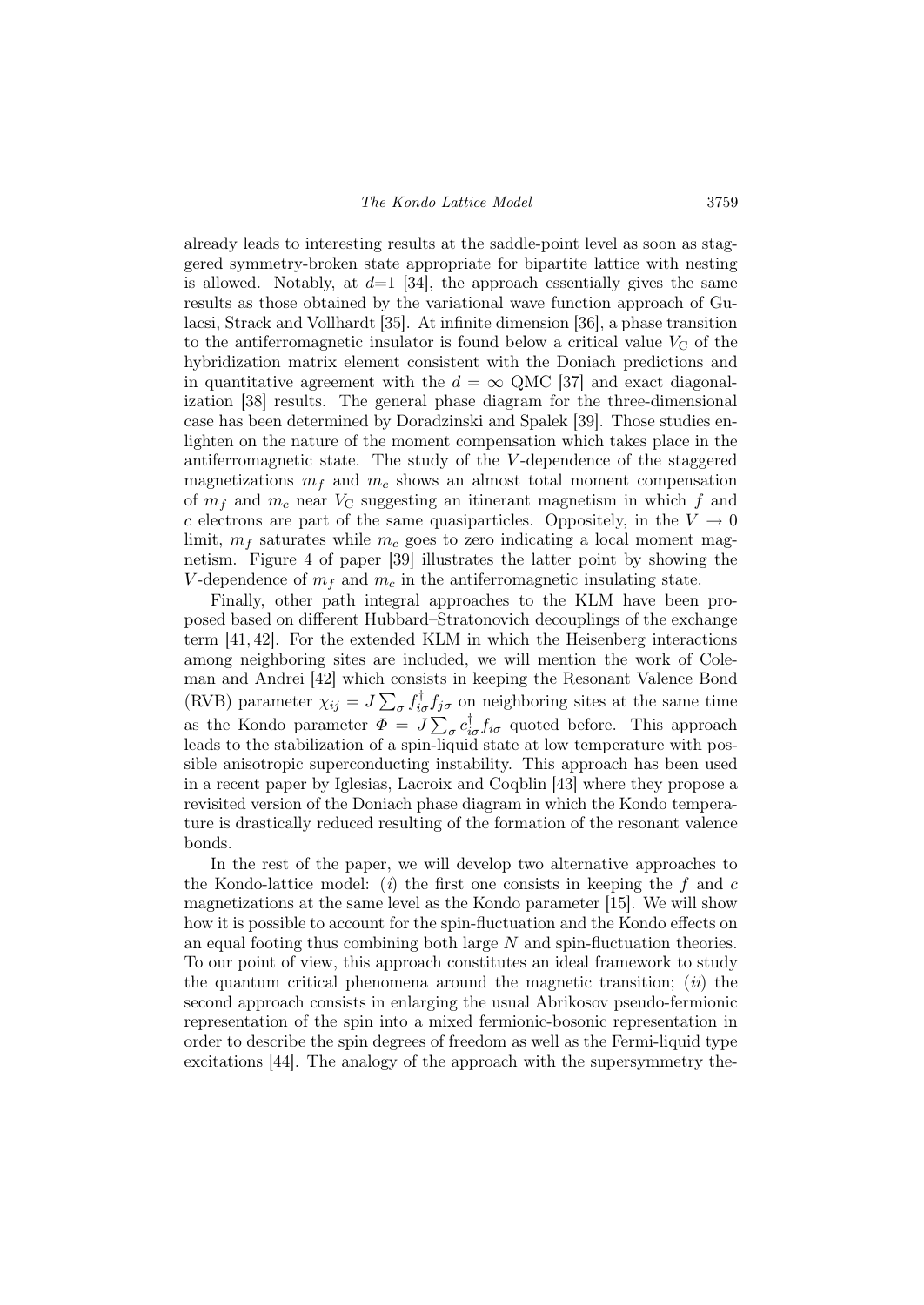ory of disordered systems leads to giving it the nickname of "supersymmetric approach".

### 3. The spin fluctuation-Kondo functional integral approach

In the grand canonical ensemble, the Hamiltonian of the Kondo-Lattice Model (KLM) constituted by a periodic array of Kondo impurities with an average number of conduction electrons per site  $n_c$  is written as

$$
H = \sum_{k\sigma} \varepsilon_k c_{k\sigma}^\dagger c_{k\sigma} + J \sum_i \mathbf{S}_i \cdot \sum_{\sigma\sigma'} c_{i\sigma}^\dagger \boldsymbol{\tau}_{\sigma\sigma'} c_{i\sigma'} - \mu N_S \left( \frac{1}{N_S} \sum_{k\sigma} c_{k\sigma}^\dagger c_{k\sigma} - n_c \right) (7)
$$

in which  $\tau$  are the Pauli matrices  $(\tau^x, \tau^y, \tau^z)$  and  $\tau^0$  the unit matrix; J is the antiferromagnetic Kondo interaction  $(J > 0)$ .

We use the Abrikosov pseudofermion representation of the spin  $S_i$ :  $S_i$  =  $\sum$ σσ′  $f_{i\sigma}^{\dagger} \tau_{\sigma\sigma'} f_{i\sigma'}$ . The projection into the physical subspace is implemented by a local constraint

$$
Q_i = \sum_{\sigma} f_{i\sigma}^+ f_{i\sigma} - 1 = 0.
$$
 (8)

.<br>
.

A Lagrange multiplier  $\lambda_i$  is introduced to enforce the local constraint  $Q_i$ . Since  $[Q_i, H] = 0$ ,  $\lambda_i$  is time-independent.

In this representation, the partition function of the KLM can be expressed as a functional integral over the coherent states of the Fermion fields

$$
Z = \int \mathcal{D}c_{i\sigma} \mathcal{D}f_{i\sigma} d\lambda_i \exp\left[-\int\limits_0^\beta \mathcal{L}(\tau) d\tau\right],\tag{9}
$$

where the Lagrangian  $\mathcal{L}(\tau)$  is given by

$$
\mathcal{L}(\tau) = \mathcal{L}_0(\tau) + H_0(\tau) + H_J(\tau), \n\mathcal{L}_0(\tau) = \sum_{i\sigma} c_{i\sigma}^\dagger \partial_\tau c_{i\sigma} + f_{i\sigma}^\dagger \partial_\tau f_{i\sigma},
$$

$$
H_0(\tau) = \sum_{k\sigma} \varepsilon_k c_{k\sigma}^\dagger c_{k\sigma} - \mu N_S \left( \frac{1}{N_S} \sum_{k\sigma} c_{k\sigma}^\dagger c_{k\sigma} - n_c \right) + \sum_i \lambda_i Q_i,
$$
  

$$
H_J(\tau) = J \sum_i \mathbf{S}_{fi} \cdot \mathbf{S}_{ci}
$$

with  $S_{c_i} = \sum$ σσ′  $c_{i\sigma}^{\dagger} \boldsymbol{\tau}_{\sigma\sigma'} c_{i\sigma'} \quad \text{ and } \quad \boldsymbol{S}_{fi} = \boldsymbol{S}_i \, .$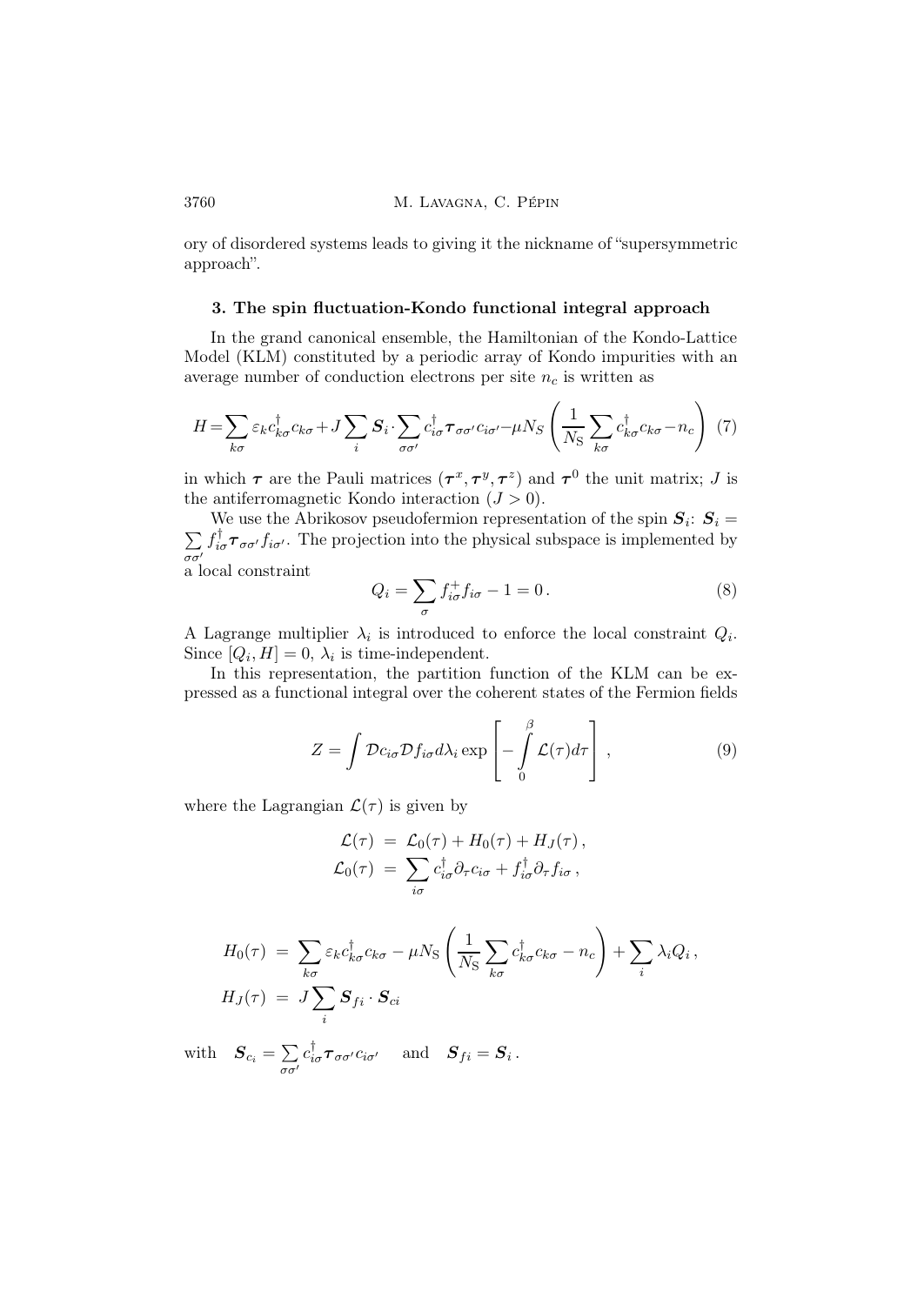We perform a Hubbard–Stratonovich transformation on the Kondo interaction term  $H_J(\tau)$ . Since more than one field is implied in the transformation, an uncertainty is left on the way of decoupling. We propose to remove it in the following way. First, we note that  $H_J(\tau)$  may also be written as

$$
H_J(\tau) = -\frac{3J}{8} \sum_i n_{fc_i} n_{cf_i} + \frac{J}{2} \sum_i \mathbf{S}_{fc_i} \cdot \mathbf{S}_{cf_i} , \qquad (10)
$$

where  $S_{fc_i} = \sum$ σσ′  $f^{\dagger}_{i\sigma} \boldsymbol{\tau}_{\sigma\sigma'} c_{i\sigma'}$  and  $n_{fc_i} = \sum_i$ σσ′  $f^{\dagger}_{i\sigma}\tau^{0}_{\sigma\sigma'}c_{i\sigma'}$  (respectively  $\boldsymbol{S}_{cf_i}$  and  $n_{cf_i}$  their Hermitian conjugate).

The Kondo interaction term is then given by any linear combination of  $J\sum_{i}$   $S_{fi}$   $\cdot$   $S_{ci}$  (with a weighting factor x) and of the term appearing in i the right-hand side of equation (10) (with a weighting factor  $(1-x)$ ). x is chosen so as to recover the usual results obtained within the slave-boson theories [24–27]. One can check that this is the case for  $x = 1/3$ . The Kondo interaction term is then given by

$$
H_J(\tau) = J_S \sum_i (\mathbf{S}_{f_i} \cdot \mathbf{S}_{c_i} + \mathbf{S}_{f c_i} \cdot \mathbf{S}_{c f_i}) - J_C \sum_i n_{f c_i} n_{c f_i} \tag{11}
$$

with  $J_S = J/4$  and  $J_C = J/3$ .

Performing a generalized Hubbard–Stratonovich transformation on the partition function Z makes the fields  $\Phi_i$ ,  $\Phi_i^*$  (for charge) and  $\xi_{f_i}$ ,  $\xi_{c_i}$  appear (omitting the fields associated to  $S_{fc_i}, S_{cf_i}$ ). We get

$$
Z = \int d\Phi_i d\Phi_i^* d\xi_{f_i} d\xi_{c_i} \mathcal{D} c_{i\sigma} \mathcal{D} f_{i\sigma} d\lambda_i \exp\left[-\int\limits_0^\beta \mathcal{L}'(\tau) d\tau\right]
$$
(12)

with

$$
\mathcal{L}'(\tau) = \mathcal{L}_0(\tau) + H_0(\tau) + H'_J(\tau) ,
$$

$$
H'_{J}(\tau) = \sum_{i\sigma\sigma'} \left( c_{i\sigma}^{\dagger}, f_{i\sigma}^{\dagger} \right) \begin{pmatrix} -J_{S}i\xi_{f_{i}} \cdot \tau_{\sigma\sigma'} & J_{C}\Phi_{i}^{*}\tau_{\sigma\sigma'}^{0} \\ J_{C}\Phi_{i}\tau_{\sigma\sigma'}^{0} & -J_{S}i\xi_{c_{i}} \cdot \tau_{\sigma\sigma'} \end{pmatrix} \begin{pmatrix} c_{i\sigma'} \\ f_{i\sigma'} \end{pmatrix}
$$

$$
+ J_{C} \sum_{i} \Phi_{i}^{*}\Phi_{i} + J_{S} \sum_{i} \xi_{f_{i}} \cdot \xi_{c_{i}}.
$$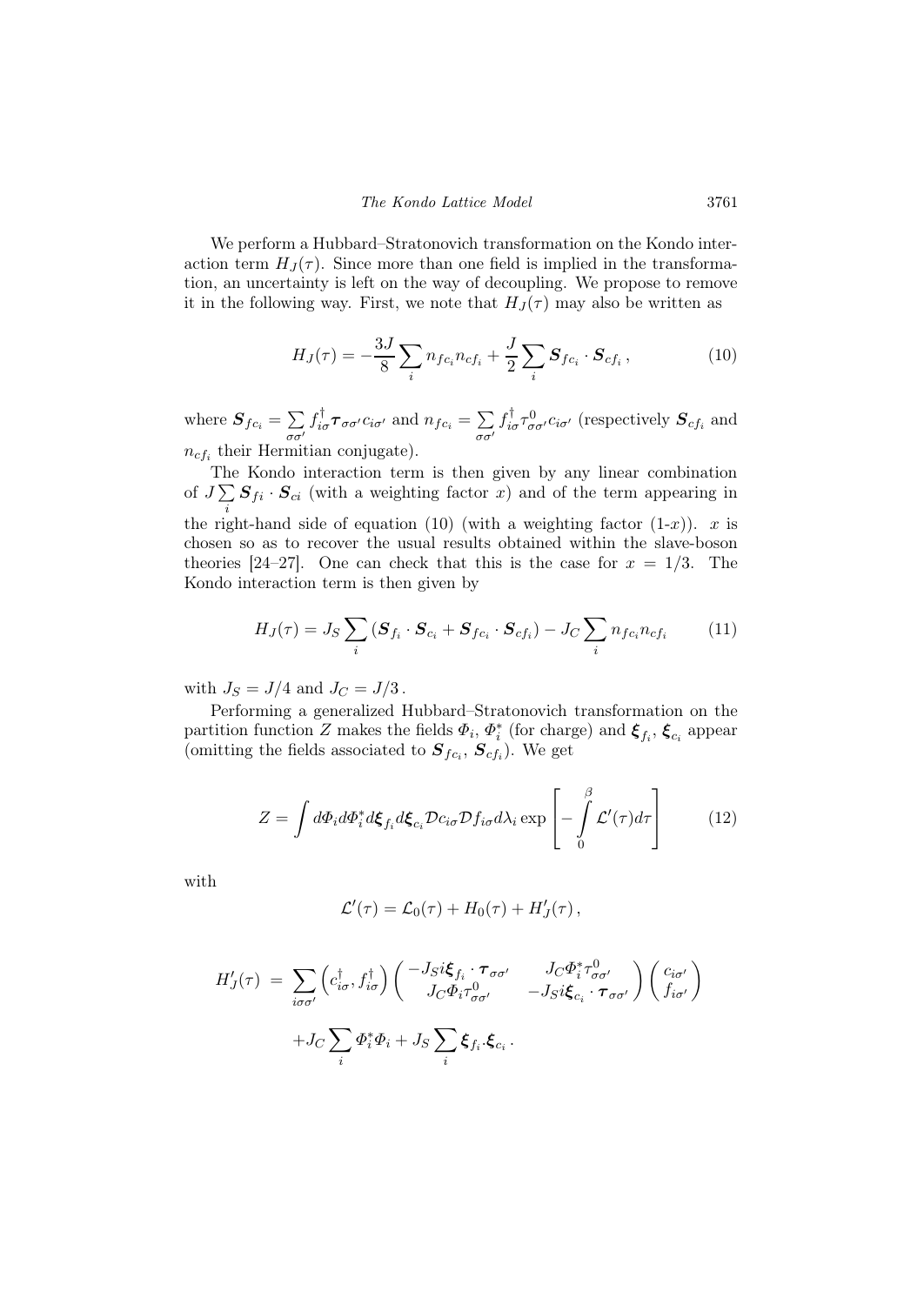#### 3.1. Saddle point

The saddle-point solution is obtained for space and time independent fields  $\Phi_0$ ,  $\lambda_0$ ,  $\xi_{f_0}$  and  $\xi_{c_0}$ . In the magnetically-disordered regime  $(\xi_{f_0} =$  $\xi_{c_0} = 0$ , it leads to renormalized bands  $\alpha$  and  $\beta$  as schematized in figure 1. Noting  $\sigma_0^{(*)} = J_C \Phi_0^{(*)}$ <sup>(\*)</sup> and  $\varepsilon_f = \lambda_0$ ,  $\alpha_{k\sigma}^{\dagger} |0\rangle$  and  $\beta_{k\sigma}^{\dagger} |0\rangle$  are the eigenstates of

$$
\boldsymbol{G}_0^{-1\sigma}(\boldsymbol{k},\tau) = \begin{pmatrix} \partial_\tau + \varepsilon_k & \sigma_0^* \\ \sigma_0 & \partial_\tau + \varepsilon_f \end{pmatrix}
$$
 (13)

with respectively the eigenenergies  $(\partial_{\tau} + E_k^-)$  $\binom{m}{k}$  and  $(\partial_{\tau} + E_k^+)$  $\binom{+}{k}$ . In the notations:  $x_k = \varepsilon_k - \varepsilon_f$ ,  $y_k^{\pm} = E_k^{\pm} - \varepsilon_f$  and  $\Delta_k = \sqrt{x_k^2 + 4\sigma_0^2}$ , we get

$$
y_k^{\pm} = (x_k \pm \Delta_k) / 2. \tag{14}
$$



Fig. 1. Energy versus wave-vector k for the two bands  $\alpha$  and  $\beta$ . Note the presence of a direct gap of value  $2\sigma_0$  and of an indirect gap of value  $2 |y_F|$ .

Let us note  $U_{k\sigma}^{\dagger}$  the matrix transforming the initial basis  $(c_{k\sigma}^{\dagger}, f_{k\sigma}^{\dagger})$  to the eigenbasis  $(\alpha_{k\sigma}^{\dagger}, \beta_{k\sigma}^{\dagger})$ . The Hamiltonian being Hermitian, the matrix  $U_{k\sigma}$  is unitary :  $U_{k\sigma}U_{k\sigma}^{\dagger} = U_{k\sigma}^{\dagger}U_{k\sigma} = 1$ . In the notation  $U_{k\sigma}^{\dagger} =$  $\begin{pmatrix} -v_k & u_k \end{pmatrix}$  $u_k$   $v_k$  $\setminus$ , we have

$$
u_k = \frac{-\sigma_0/y_k^-}{\sqrt{1 + (\sigma_0/y_k^-)^2}} = \frac{1}{2} \left[ 1 + \frac{x_k}{\Delta_k} \right],
$$
  

$$
v_k = \frac{1}{\sqrt{1 + (\sigma_0/y_k^-)^2}} = \frac{1}{2} \left[ 1 - \frac{x_k}{\Delta_k} \right].
$$
 (15)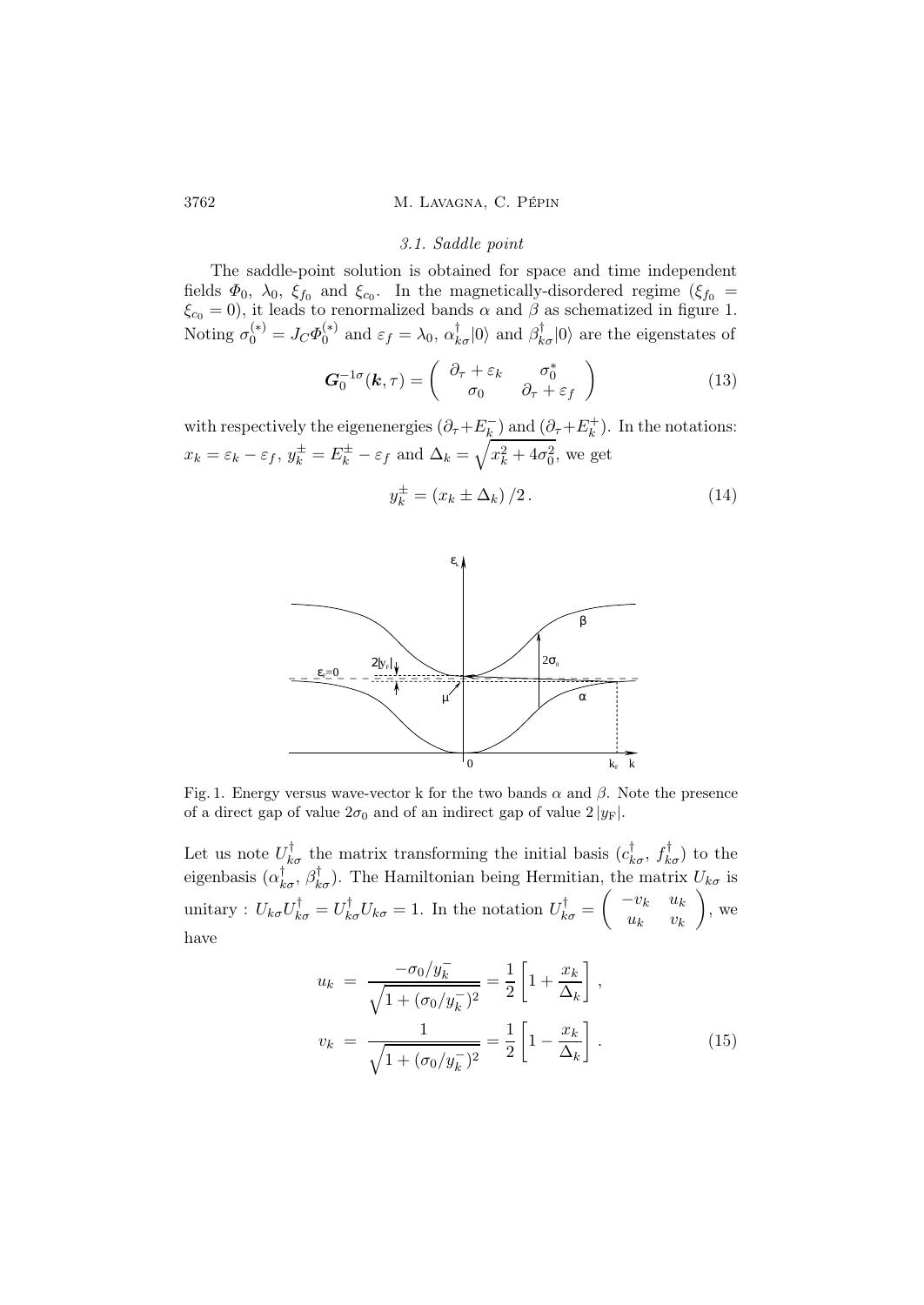The saddle-point equations together with the conservation of the number of conduction electrons are written as

$$
\sigma_0 = \frac{1}{N_S} J_C \sum_{k\sigma} u_k v_k n_F(E_k^-),
$$
  
\n
$$
1 = \frac{1}{N_S} \sum_{k\sigma} u_k^2 n_F(E_k^-),
$$
  
\n
$$
n_c = \frac{1}{N_S} \sum_{k\sigma} v_k^2 n_F(E_k^-).
$$
\n(16)

Their resolution leads to

$$
|y_{\mathcal{F}}| = D \exp[-2/(\rho_0 J_C)],
$$
  
2\rho\_0 \sigma\_0^2 / |y\_{\mathcal{F}}| = 1,  

$$
\mu = 0,
$$
 (17)

where  $y_F = \mu - \varepsilon_F$  and  $\rho_0$  is the bare density of states of conduction electrons  $(\rho_0 = 1/2D$  for a flat band). Noting  $y = E - \varepsilon_F$ , the density of states at the energy E is  $\rho(E) = \rho_0 \left(1 + \frac{\sigma_0^2}{y^2}\right)$ . If  $n_c < 1$ , the chemical potential is located just below the upper edge of the  $\alpha$  band. The system is metallic. The density of states at the Fermi level is strongly enhanced towards the bare density of states of conduction electrons:  $\rho(E_F)/\rho_0 = (1 + \sigma_0^2/y_F^2) \sim$  $1/(2\rho_0 |y_F|)$ . That corresponds to the flat part of the  $\alpha$  band in figure 1. It is associated to the formation of a Kondo or Abrikosov–Suhl resonance pinned at the Fermi level resulting of the Kondo effect. The low-lying excitations are quasiparticles of large effective mass  $m^*$  as observed in heavy-fermion systems. Also note the presence of a hybridization gap between the  $\alpha$  and the  $\beta$  bands. The direct gap of value  $2\sigma_0$  is much larger than the indirect gap equal to  $2|y_F|$ . The saddle-point solution transposes to  $N=2$  the large-N results obtained within the slave-boson mean-field theories [24–27].

#### 3.2. Gaussian fluctuations

We now consider the gaussian fluctuations around the saddle-point solution. Following Read and Newns [23], we take advantage of the local  $U(1)$ gauge transformation of the Lagrangian  $\mathcal{L}'(\tau)$ 

$$
\Phi_i \rightarrow r_i \exp(i\theta_i),
$$
  
\n
$$
f_i \rightarrow f'_i \exp(i\theta_i),
$$
  
\n
$$
\lambda_i \rightarrow \lambda'_i + i \partial \theta_i / \partial \tau.
$$

We use the radial gauge in which the modulus of both fields  $\Phi_i$  and  $\Phi_i^*$  are the radial field  $r_i$ , and their phase  $\theta_i$  (via its time derivative) is incorporated into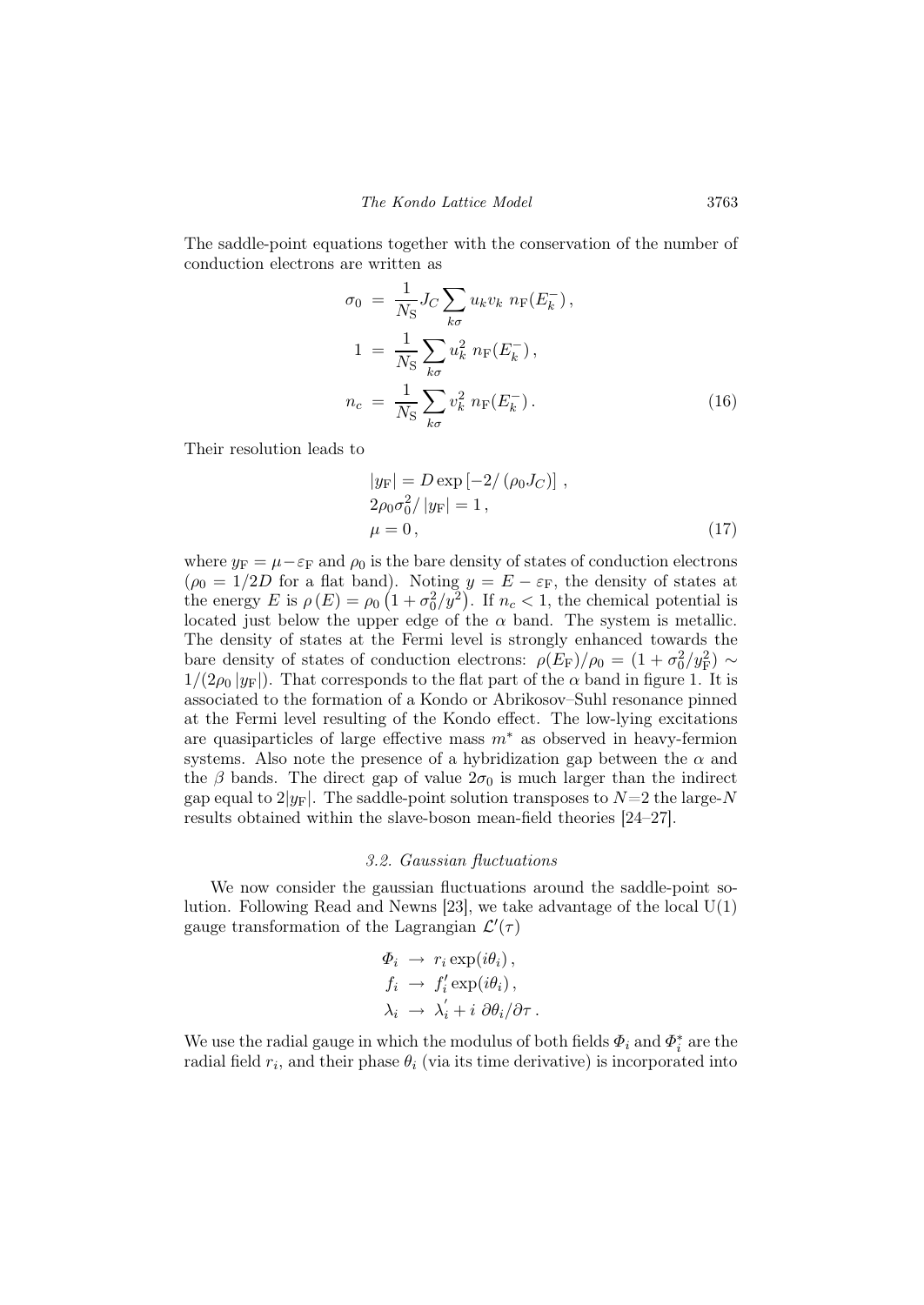the Lagrange multiplier  $\lambda_i$  which turns out to be a field. Use of the radial instead of the Cartesian gauge bypasses the familiar complications of infrared divergences associated with unphysical Goldstone bosons. We let the fields fluctuate away from their saddle-point values :  $r_i = r_0 + \delta r_i$ ,  $\lambda_i = \lambda_0 + \delta \lambda_i$ ,  $\xi_{f_i} = \delta \xi_{f_i}$  and  $\xi_{c_i} = \delta \xi_{c_i}$ . After integrating out the Grassmann variables in the partition function in equation (12), we get

$$
Z = \int \mathcal{D}r_i \mathcal{D}\lambda_i \mathcal{D}\xi_{f_i} \mathcal{D}\xi_{c_i} \exp\left[-S_{\text{eff}}\right],\tag{18}
$$

where the effective action is

$$
S_{\text{eff}} = -\sum_{k,i\omega_n} \ln \text{Det} \boldsymbol{G}^{-1}(\boldsymbol{k}, i\omega_n) + \beta \left[ J_C \sum_i r_i^2 + J_S \sum_i \boldsymbol{\xi}_{f_i} \cdot \boldsymbol{\xi}_{c_i} + N_S(\mu n_c - \lambda_0) \right]
$$

with :

$$
\left[\boldsymbol{G}^{-1}(i\omega_n)\right]_{ij}^{\sigma\sigma'}=\begin{pmatrix} A_{11} & A_{12} \\ A_{21} & A_{22} \end{pmatrix},
$$

where

$$
A_{11} = [(-i\omega_n - \mu)\delta_{ij} - t_{ij}]\delta_{\sigma\sigma'} - J_S i \boldsymbol{\xi}_{f_i} \cdot \boldsymbol{\tau}_{\sigma\sigma'} \delta_{ij},
$$
  
\n
$$
A_{12} = A_{21} = (\sigma_0 + J_C \delta r_i) \delta_{\sigma\sigma'} \delta_{ij},
$$
  
\n
$$
A_{22} = [-i\omega_n + \varepsilon_f + \delta \lambda_i] \delta_{\sigma\sigma'} \delta_{ij} - J_S i \boldsymbol{\xi}_{c_i} \cdot \boldsymbol{\tau}_{\sigma\sigma'} \delta_{ij}.
$$

Expanding up to the second order in the Bose fields, one obtains the Gaussian corrections  $S_{\text{eff}}^{(2)}$  to the saddle-point effective action

$$
S_{\text{eff}}^{(2)} = \frac{1}{\beta} \sum_{\mathbf{q},i\omega_{\nu}} \left[ \begin{array}{cc} (\delta r, & \delta \lambda) \mathbf{D}_{C}^{-1}(\mathbf{q},i\omega_{\nu}) \begin{pmatrix} \delta r \\ \delta \lambda \end{pmatrix} \right. \\ \left. + \begin{array}{cc} (\delta \xi_{f}^{z}, & \delta \xi_{c}^{z} \mathbf{D} \mathbf{D}_{S}^{||-1}(\mathbf{q},i\omega_{\nu}) \begin{pmatrix} \delta \xi_{f}^{z} \\ \delta \xi_{c}^{z} \end{pmatrix} \right. \\ \left. + \begin{array}{cc} (\delta \xi_{f}^{+}, & \delta \xi_{c}^{+} \mathbf{D} \mathbf{D}_{S}^{+-1}(\mathbf{q},i\omega_{\nu}) \begin{pmatrix} \delta \xi_{f}^{-} \\ \delta \xi_{c}^{-} \end{pmatrix} \right. \\ \left. + \begin{array}{cc} (\delta \xi_{f}^{-}, & \delta \xi_{c}^{-} \mathbf{D} \mathbf{D}_{S}^{+-1}(\mathbf{q},i\omega_{\nu}) \begin{pmatrix} \delta \xi_{f}^{+} \\ \delta \xi_{c}^{+} \end{pmatrix} \right], \end{array} \tag{19}
$$

where the boson propagators split into the following charge and longitudinal spin parts

$$
\mathbf{D}_{C}^{-1}(\mathbf{q}, i\omega_{\nu}) = \begin{pmatrix} J_{C}[1 - J_{C}(\overline{\varphi}_{2}(\mathbf{q}, i\omega_{\nu}) + \overline{\varphi}_{m}(\mathbf{q}, i\omega_{\nu}))] & -J_{C}\overline{\varphi}_{1}(\mathbf{q}, i\omega_{\nu}) \\ -J_{C}\overline{\varphi}_{1}(\mathbf{q}, i\omega_{\nu}) & -\overline{\varphi}_{ff}(\mathbf{q}, i\omega_{\nu}) \end{pmatrix},
$$

$$
\mathbf{D}_{S}^{\parallel -1}(\mathbf{q}, i\omega_{\nu}) = \begin{pmatrix} J_{S}^{2}\varphi_{ff}^{\parallel}(\mathbf{q}, i\omega_{\nu}) & J_{S}[1 + J_{S}\varphi_{cf}^{\parallel}(\mathbf{q}, i\omega_{\nu})] \\ J_{S}[1 + J_{S}\varphi_{fc}^{\parallel}(\mathbf{q}, i\omega_{\nu})] & J_{S}^{2}\varphi_{cc}^{\parallel}(\mathbf{q}, i\omega_{\nu}) \end{pmatrix} \tag{20}
$$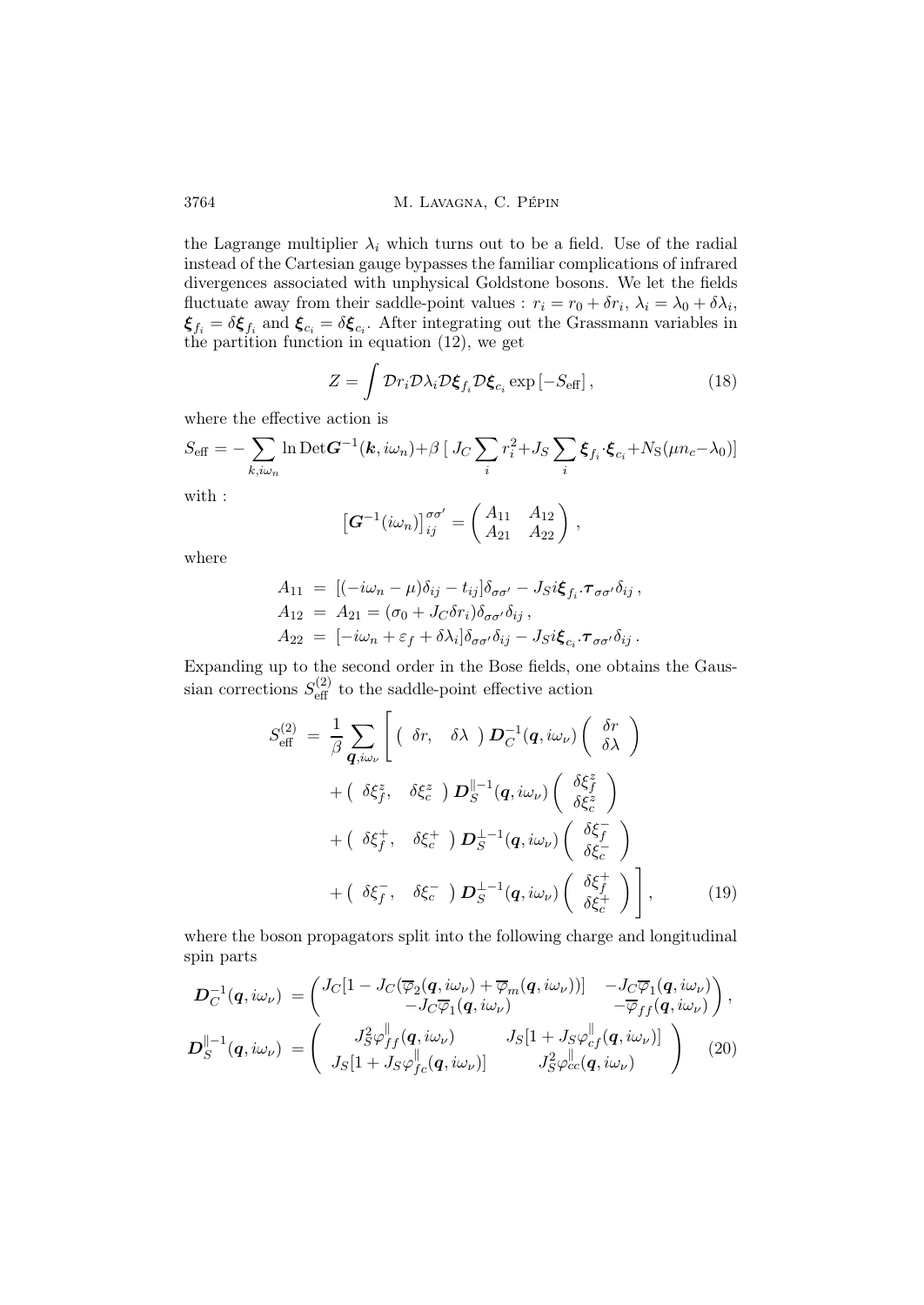and equivalent expression for the transverse spin part  $D_S^{\perp-1}(q,i\omega_\nu)$ . The expression of the different bubbles are given in the Appendix. The charge boson propagator  $D_{\mathcal{C}}(q,i\omega_{\nu})$  associated with the Kondo effect is equivalent to that obtained in the  $1/N$  expansion theories. The originality of the approach is to simultaneously derive the spin propagator  $D_S^{\parallel -1}$  $\mathcal{L}_S^{\mathbb{H}^{-1}}(\boldsymbol{q},i\omega_\nu)$  and  $D_S^{\perp-1}(q,i\omega_\nu)$  associated with the spin-fluctuation effects. Note that in the magnetically disordered phase, the charge and spin contributions in  $S_{\text{eff}}$  are totally decoupled.

# 3.3. Dynamical spin susceptibility

The next step is to consider the dynamical spin susceptibility. For that purpose, we study the linear response  $M_f$  to the source-term  $-2S_f \cdot B$ (we consider  $\bf{B}$  colinear to the  $\bf{z}$ -axis). The effect on the partition function expressed in equation (12) is to change the Hamiltonian  $H'_{J}(\tau)$  to  $H''_{J}(\tau)$ 

$$
H_J^{IB}(\tau) = \sum_{i\sigma\sigma'} \left( c_{i\sigma}^{\dagger}, f_{i\sigma}^{\dagger} \right) \begin{pmatrix} -J_S i \xi_{f_i} \cdot \tau_{\sigma\sigma'} & J_C \Phi_i^* \tau_{\sigma\sigma'}^0 \\ J_C \Phi_i \tau_{\sigma\sigma'}^0 & \sum_{\alpha = x, y, z} (-J_S i \xi_{c_i}^{\alpha} - B \delta_{\alpha z}) \cdot \tau_{\sigma\sigma'}^{\alpha} \end{pmatrix} \begin{pmatrix} c_{i\sigma'} \\ f_{i\sigma'} \end{pmatrix} + J_C \sum_i \Phi_i^* \Phi_i + J_S \sum_i \xi_{f_i} \cdot \xi_{c_i} .
$$
\n(21)

Introducing the change of variables  $\xi_{c_i}^{\alpha} = \xi_{c_i}^{\alpha} - iB/J_S$ , we connect the f magnetization and the  $ff$  dynamical spin susceptibility to the Hubbard– Stratonovich fields  $\xi_{f_i}$ 

$$
M_f^z = -\frac{1}{\beta} \frac{\partial \ln Z}{\partial B_z} = i \langle \xi_{f_i}^z \rangle ,
$$
  
\n
$$
\chi_{ff}^{\alpha\beta} = -\frac{1}{\beta} \frac{\partial^2 \ln Z}{\partial B^{\alpha} \partial B^{\beta}} = -\langle \xi_{f_i}^{\alpha} \xi_{f_i}^{\beta} \rangle + \langle \xi_{f_i}^{\alpha} \rangle \langle \xi_{f_i}^{\beta} \rangle .
$$
\n(22)

Using the expression (20) for the boson propagator  $D_S^{\Vert -1}$  $S^{\parallel -1}(\boldsymbol{q})$ , we get for the longitudinal spin susceptibility

k

$$
\chi_{ff}^{\parallel}(\boldsymbol{q},i\omega_{\nu}) = \frac{\varphi_{ff}^{\parallel}(\boldsymbol{q},i\omega_{\nu})}{1 - J_S^2[\varphi_{ff}^{\parallel}(\boldsymbol{q},i\omega_{\nu})\varphi_{cc}^{\parallel}(\boldsymbol{q},i\omega_{\nu}) - \varphi_{fc}^{\parallel 2}(\boldsymbol{q},i\omega_{\nu}) - \frac{2}{J_S}\varphi_{fc}^{\parallel}(\boldsymbol{q},i\omega_{\nu})]} \tag{23}
$$

and equivalent expression for the transverse spin susceptibility  $\chi^{\perp}_{ff}(q,i\omega_{\nu}).$ The diagrammatic representation of equation (23) is shown in figure 2. The different bubbles  $\varphi_{ff}(q,i\omega_\nu), \varphi_{cc}(q,i\omega_\nu)$  and  $\varphi_{fc}(q,i\omega_\nu)$  are evaluated from the expressions of the Green's functions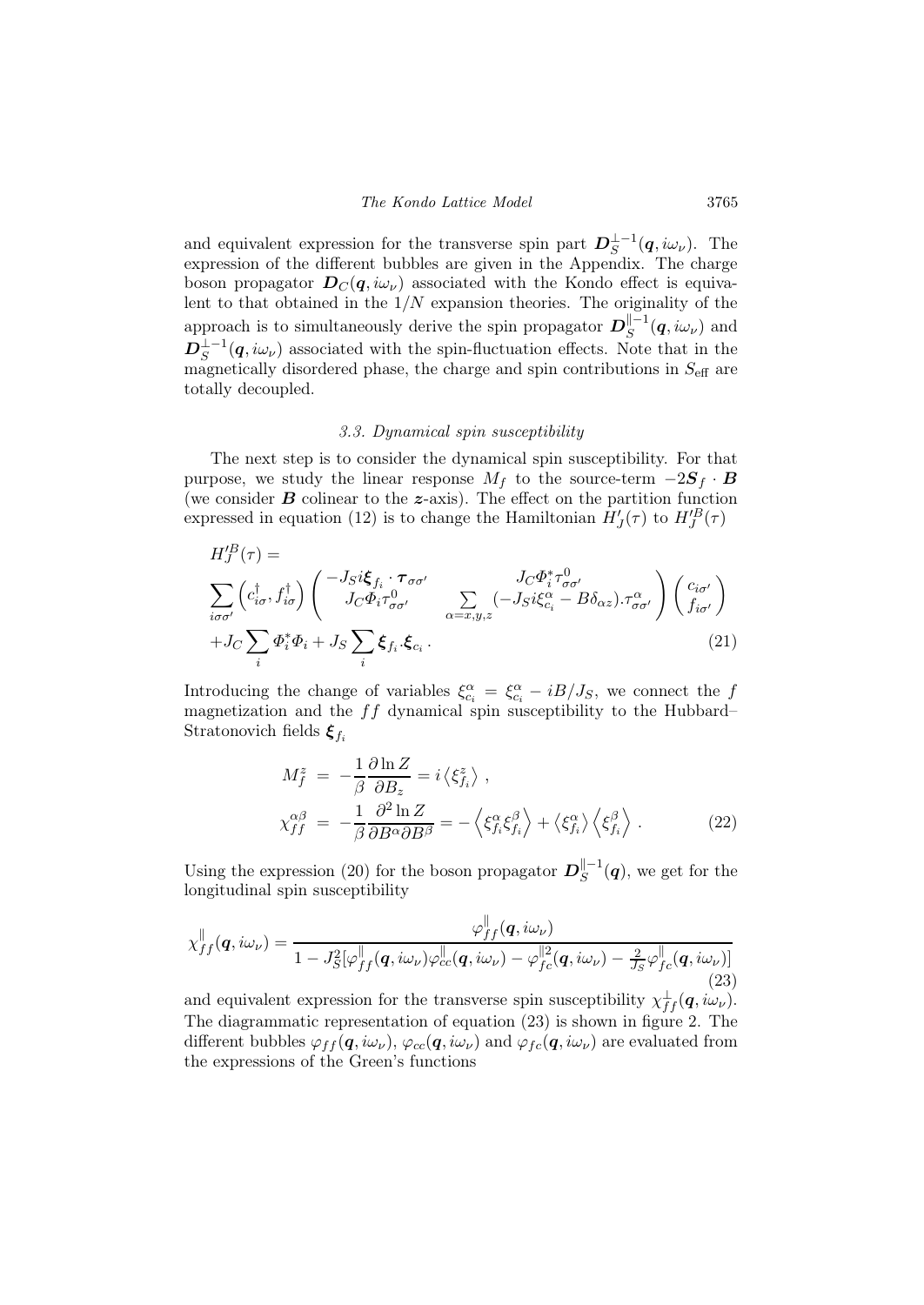

Fig. 2. Diagrammatic representation of equation (23) for the dynamical spin susceptibility  $\chi_{ff}(\boldsymbol{q},\omega)$ .

$$
G_{ff}(\mathbf{k}, i\omega_n) = u_k^2 G_{\alpha\alpha}(\mathbf{k}, i\omega_n) + v_k^2 G_{\beta\beta}(\mathbf{k}, i\omega_n),
$$
  
\n
$$
G_{cc}(\mathbf{k}, i\omega_n) = v_k^2 G_{\alpha\alpha}(\mathbf{k}, i\omega_n) + u_k^2 G_{\beta\beta}(\mathbf{k}, i\omega_n),
$$
  
\n
$$
G_{cf}(\mathbf{k}, i\omega_n) = G_{fc}(\mathbf{k}, i\omega_n) = -u_k v_k [G_{\alpha\alpha}(\mathbf{k}, i\omega_n) - G_{\beta\beta}(\mathbf{k}, i\omega_n)], (24)
$$

where  $G_{\alpha\alpha}(\mathbf{k},i\omega_n)$  and  $G_{\beta\beta}(\mathbf{k},i\omega_n)$  are the Green's functions associated with the eigenstates  $\alpha_{k\sigma}^{\dagger}|0\rangle$  and  $\beta_{k\sigma}^{\dagger}|0\rangle$ . In the low-frequency limit, one can easily check that the dynamical spin susceptibility may be written as

$$
\chi_{ff}(\mathbf{q}, i\omega_{\nu}) = \frac{\chi_{\alpha\alpha}(\mathbf{q}, i\omega_{\nu}) + \overline{\chi}_{\alpha\beta}(\mathbf{q}, i\omega_{\nu})}{1 - J_{S}^{2} \chi_{\alpha\alpha}(\mathbf{q}, i\omega_{\nu}) \overline{\chi}_{\alpha\beta}(\mathbf{q}, i\omega_{\nu})}
$$
(25)

for both the longitudinal and the transverse parts

$$
\chi_{\alpha\alpha}(\mathbf{q}, i\omega_{\nu}) = \frac{1}{\beta} \sum_{k} \frac{n_{\rm F}(E_{k}^{-}) - n_{\rm F}(E_{k+q}^{-})}{i\omega_{\nu} - E_{k+q}^{-} + E_{k}^{-}},
$$
  

$$
\overline{\chi}_{\alpha\beta}(\mathbf{q}, i\omega_{\nu}) = \frac{1}{\beta} \sum_{k} (u_{k}^{2} v_{k+q}^{2} + v_{k}^{2} u_{k+q}^{2}) \frac{n_{\rm F}(E_{k}^{-}) - n_{\rm F}(E_{k+q}^{+})}{i\omega_{\nu} - E_{k+q}^{+} + E_{k}^{-}}.
$$

# 3.4. Physical discussion

From equation (25), one can see that the dynamical spin susceptibility is made of two contributions  $\chi_{\text{intra}}(\boldsymbol{q}, i\omega_{\nu})$  and  $\chi_{\text{inter}}(\boldsymbol{q}, i\omega_{\nu})$ 

$$
\chi_{ff}(\mathbf{q}, i\omega_{\nu}) = \chi_{\text{intra}}(\mathbf{q}, i\omega_{\nu}) + \chi_{\text{inter}}(\mathbf{q}, i\omega_{\nu})
$$
\n(26)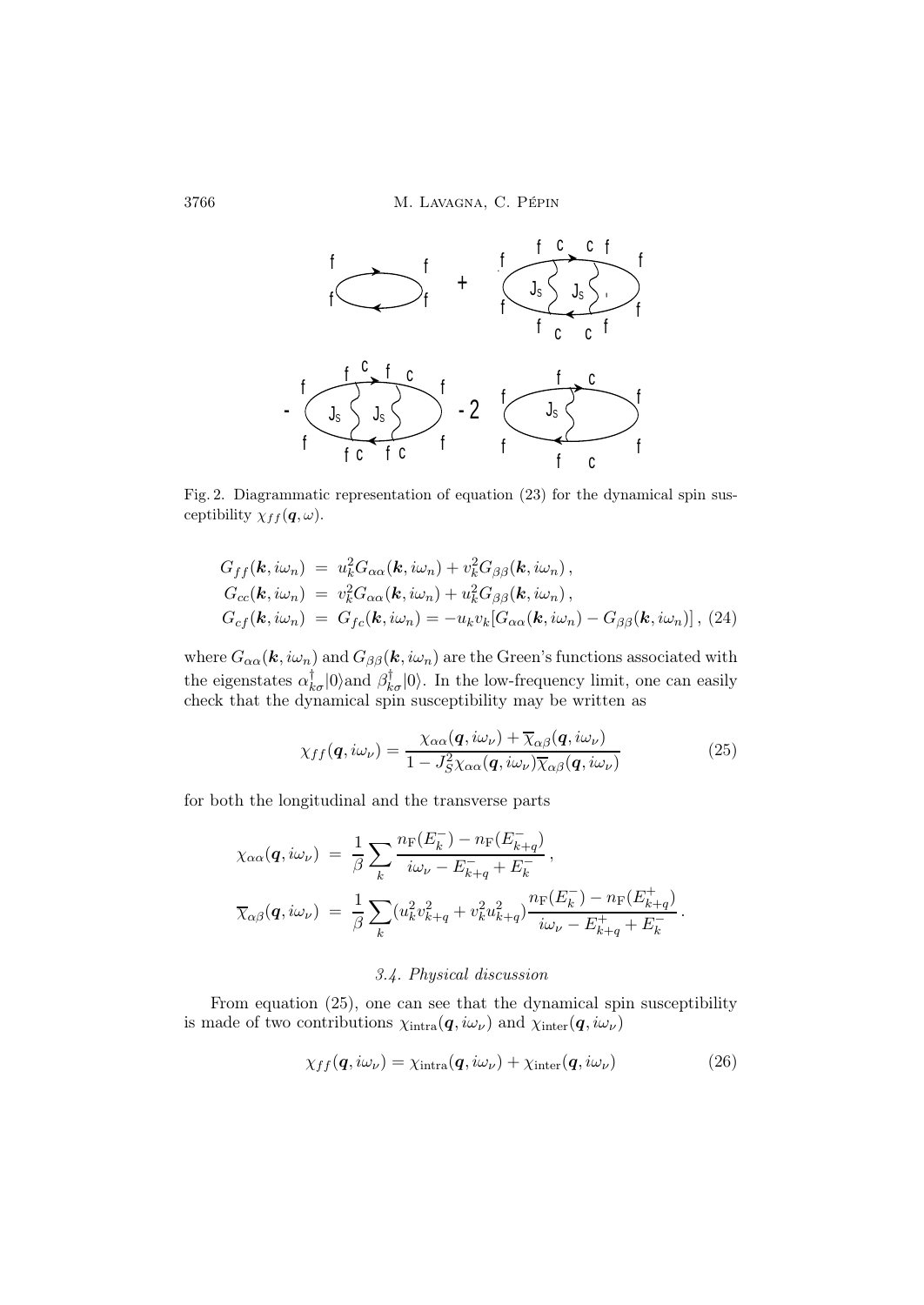The Kondo Lattice Model 3767

with

$$
\chi_{\text{intra}}(\boldsymbol{q}, i\omega_{\nu}) = \frac{\chi_{\alpha\alpha}(\boldsymbol{q}, i\omega_{\nu})}{1 - J_{S}^{2}\chi_{\alpha\alpha}(\boldsymbol{q}, i\omega_{\nu})\overline{\chi}_{\alpha\beta}(\boldsymbol{q}, i\omega_{\nu})},
$$
(27)

$$
\chi_{\text{inter}}(\boldsymbol{q}, i\omega_{\nu}) = \frac{\overline{\chi}_{\alpha\beta}(\boldsymbol{q}, i\omega_{\nu})}{1 - J_S^2 \chi_{\alpha\alpha}(\boldsymbol{q}, i\omega_{\nu}) \overline{\chi}_{\alpha\beta}(\boldsymbol{q}, i\omega_{\nu})}.
$$
(28)

 $\chi_{\text{intra}}(\bm{q}, i\omega_{\nu})$  and  $\chi_{\text{inter}}(\bm{q}, i\omega_{\nu})$  respectively represent the renormalized particlehole pair excitations within the lower  $\alpha$  band, and from the lower  $\alpha$  to the upper  $\beta$  band. The latter expression is reminiscent of the behavior proposed by Bernhoeft and Lonzarich [45] to explain the neutron scattering observed in  $UPt_3$  with the existence of both a "slow" and a "fast" component in  $\chi^{\prime\prime}(\boldsymbol{q},\omega)/\omega$  due to spin-orbit coupling. Also in a phenomenological way, the same type of feature has been suggested in the duality model developed by Kuramoto and Miyake [46]. To our knowledge, the proposed approach provides the first microscopic derivation from the Kondo-lattice model of such a behavior. The bare intraband susceptibility  $\chi_{\alpha\alpha}(q,\omega)$  is well approximated by a Lorentzian

$$
\chi_{\alpha\alpha}^{-1}(\boldsymbol{q},\omega) = \rho_{\alpha\alpha}(\boldsymbol{q})^{-1} \left(1 - i\frac{\omega}{\Gamma_0(\boldsymbol{q})}\right),
$$
\n(29)

where  $\rho_{\alpha\alpha} = \chi'_{\alpha\alpha}(\mathbf{q}, 0)$  and  $\Gamma_0(\mathbf{q})$  is the relaxation rate of order  $|y_F| = T_K$ . This corresponds to the Lindhard continuum of the intraband particle-hole pair excitations  $\chi_{\alpha\alpha}^{\prime\prime}(q,\omega)\neq 0$  as shown in figure 3. In the same way, one can schematize the low-frequency behavior  $(\omega \ll \omega_0(\mathbf{q})$  of the bare interband susceptibility by

$$
\overline{\chi}_{\alpha\beta}^{\prime-1}(\boldsymbol{q},\omega) = \rho_{\alpha\beta}(\boldsymbol{q})^{-1} \left(1 - \frac{\omega}{\omega_0(\boldsymbol{q})}\right),\qquad(30)
$$

where  $\rho_{\alpha\beta} = \overline{\chi}'_{\alpha\beta}(\bm{q},0)$  and  $\omega_0(\bm{q})$  is a characteristic frequency-scale of the interband transitions. The value of  $\omega_0(\mathbf{q})$  is strongly structure-dependent. In the simple case of a cubic band structure  $\varepsilon_k = -2t(\cos k_x + \cos k_y + \cos k_z)$ (tight-binding scheme including nearest-neighbor hopping), we find a weakly wave-vector dependent frequency around  $q = Q$  of order of  $\omega_0 = 2 |y_F|/(\rho_0 J_C)$ . The latter result does not stand for more complicated band structures as obtained by de Haas–van Alphen studies combined with band structure calculations in heavy-fermion compounds. In the following, we will leave  $\omega_0(\mathbf{q})$ as a parameter. Figure 3 shows the continuum of interband particle-hole excitations  $\overline{\chi}_{\alpha\beta}$ "  $\neq$  0. Due to the presence of the hybridization gap in the density of states, the latter continuum displays a gap equal to  $2\sigma_0$ , the value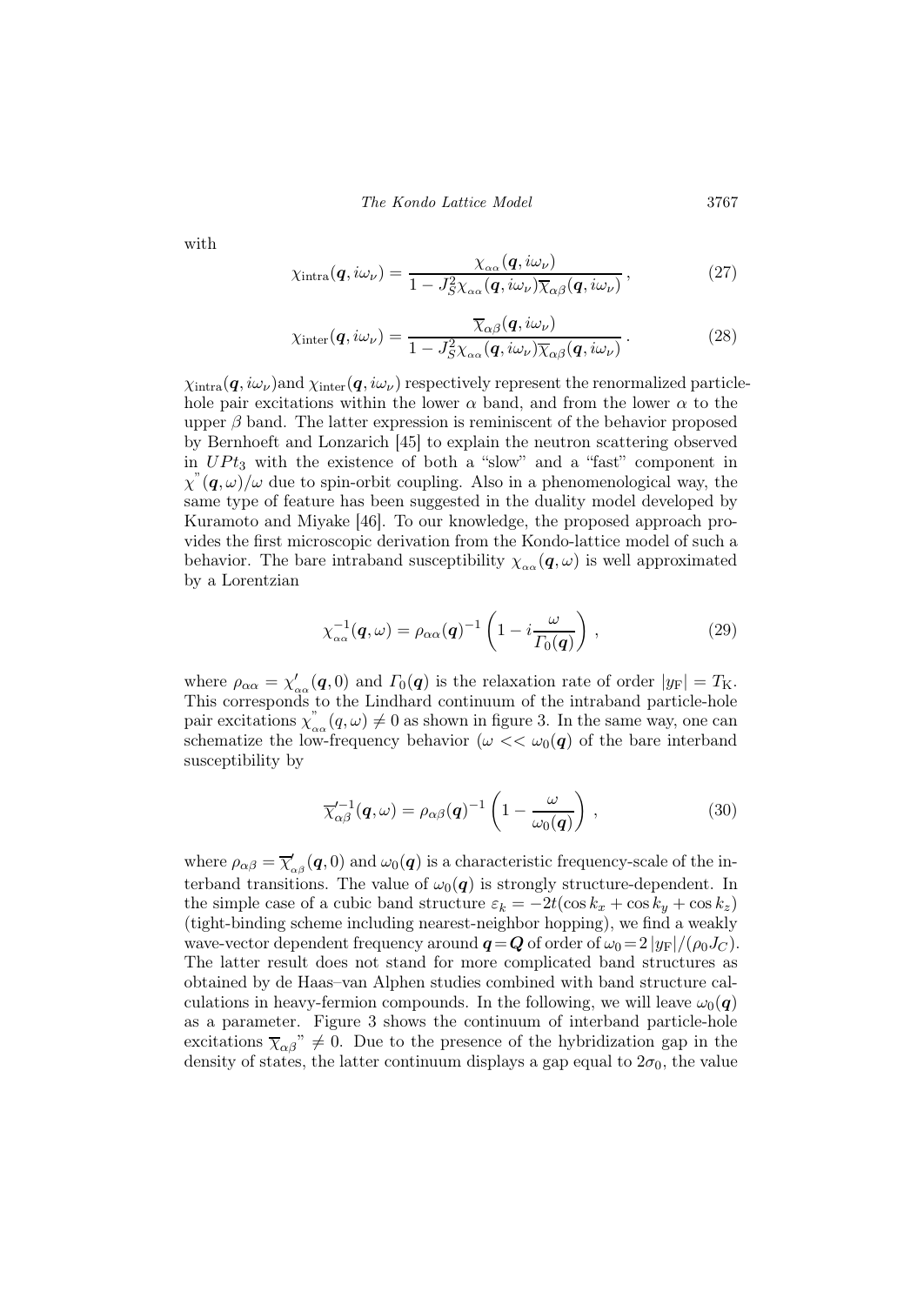3768 M. LAVAGNA, C. PÉPIN



Fig. 3. Continuum of the intraband and interband electron-hole pair excitations  $\chi^{\prime\prime}_{\alpha}$  $\int_{\alpha}^{\prime\prime} (q,\omega) \neq 0$  and  $\chi''_{\alpha}$  $\int_{\alpha\beta}^{\alpha}(q,\omega) \neq 0$ . Note the presence of a gap in the interband transitions equal to the indirect gap of value  $2 |y_F|$  at  $q = k_F$ , and to the direct gap of value  $2\sigma_0$  at  $q=0$ .

of the direct gap at  $q = 0$ , and  $2 |y_F|$ , the value of the indirect gap at  $q = Q$ (close to  $k_F$ ). More precisely, we have

$$
\overline{\chi}''_{\alpha\beta}(\mathbf{0},\omega) = 4\rho_0 \frac{\sigma_0^2}{\omega\sqrt{\omega^2 - 4\sigma_0^2}} \quad \text{at} \quad 2\sigma_0 < \omega < D,
$$
\n
$$
\overline{\chi}''_{\alpha\beta}(\mathbf{Q},\omega) = 2\rho_0 \frac{1}{1 + \omega^2/(2\sigma_0)^2} \quad \text{at} \quad 2|y_F| < \omega < 2D. \tag{31}
$$

Far from the antiferromagnetic wave-vector  $\mathbf{Q} = (\pi, \pi, \pi)$ ,  $\chi_{ff}(\mathbf{q}, \omega)$  is dominated by the intraband transitions. In the low frequency limit, the frequency dependence of  $\chi''_{intra}(\boldsymbol{q}, \omega)$  can be approximate to a Lorentzian

$$
\chi''_{ff}(\boldsymbol{q},\omega) \approx \chi''_{\text{intra}}(\boldsymbol{q},\omega) = \omega \frac{\chi'_{\text{intra}}(\boldsymbol{q}) \Gamma_{\text{intra}}(\boldsymbol{q})}{\omega^2 + \Gamma_{\text{intra}}(\boldsymbol{q})^2}
$$
(32)

with

$$
T_{\text{intra}}(\boldsymbol{q}) = T_0(\boldsymbol{q})(1 - I(\boldsymbol{q})),
$$
  
\n
$$
\chi_{\text{intra}}'(\boldsymbol{q}) = \frac{\rho_{\alpha\alpha}(\boldsymbol{q})}{(1 - I(\boldsymbol{q}))}.
$$
\n(33)

 $I(q) = J_S^2 \chi'_{\alpha\alpha}(q,0) \overline{\chi}'_{\alpha\beta}(q,0)$ . One has:  $\chi'_{\alpha\alpha}(0,0) = \rho_{\alpha\alpha}(0) = \rho(E_F)$  and  $\chi'_{\alpha\beta}(\mathbf{0},0) = \rho_0$ . The contribution expressed in equation (32) is consistent with the standard Fermi liquid theory. Note that the product  $\varGamma_{\rm intra}(\bm{q})\chi_{\rm intra}'(\bm{q})$  $= \rho_{\alpha\alpha}(q) \Gamma_0(q)$  is independent of I.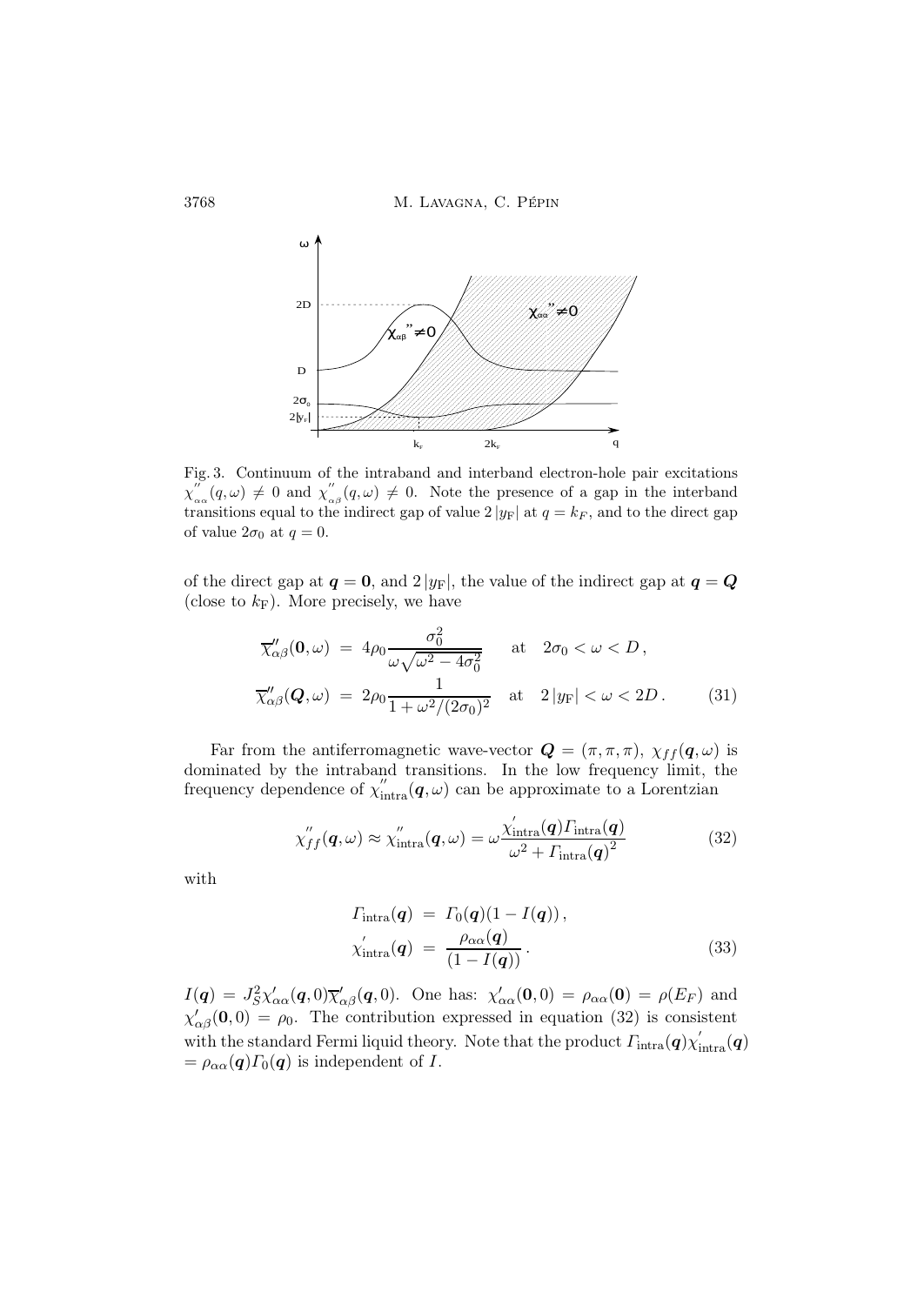Oppositely, at the antiferromagnetic wave-vector  $\mathbf{Q}, \chi_{ff}(\mathbf{q},\omega)$  is driven by the interband contribution and we get

$$
\chi''_{ff}(\boldsymbol{Q},\omega) \approx \chi''_{\text{inter}}(\boldsymbol{Q},\omega) = \omega \frac{I \chi'_{\text{inter}} \Gamma_{\text{inter}}}{(\omega - \omega_{\text{max}})^2 + \Gamma_{\text{inter}}^2},\tag{34}
$$

with

$$
\omega_{\text{max}} = \omega_0 (1 - I),
$$
  
\n
$$
\Gamma_{\text{inter}} = \omega_0^2 (1 - I) / \Gamma_0,
$$
  
\n
$$
\chi_{\text{inter}}' = \rho_{\alpha\beta} / (1 - I),
$$
\n(35)

where  $\omega_0$ ,  $\rho_{\alpha\beta}$ ,  $\Gamma_0$  and I are the values of  $\omega_0(\mathbf{q})$ ,  $\rho_{\alpha\beta}(\mathbf{q})$  and  $\Gamma_0(\mathbf{q})$  and  $I(\mathbf{q})$ at  $q = Q$ . The role of the interband transitions have already been pointed out in previous works [47]. However, while the previous studies indicate the presence of an inelastic peak at finite value of the frequency related to the hybridization gap whatever the interaction  $J$  is, we emphasize that the renormalization of  $\overline{\chi}_{\alpha\beta}(Q,\omega)$  into  $\chi_{\text{inter}}(Q,\omega)$  leads to a noteworthy renormalization of the interband gap. Due to the damping introduced by intraband transitions,  $\chi''_{\text{inter}}(Q,\omega)$  takes a finite value at frequency much smaller than the hybridization gap. The relaxation rate  $\Gamma_{\rm inter}$  vanishes and the susceptibility  $\chi'_{\text{inter}}$  diverges at the antiferromagnetic transition with again the product  $\overline{I}_{\text{intex}}^{\text{unc}} \chi'_{\text{inter}}$  independent of *I*. Remarkably, the value  $\omega_{\text{max}}$  of the maximum of  $\chi^{\prime\prime}_{\text{inter}}(\mathbf{Q},\omega)/\omega$  is at the same time pushed to zero. This excitation can be analyzed as an excitonic mode which softens at the magnetic transition. Such a behaviour has been effectively observed in  $Ce<sub>1-x</sub>La<sub>x</sub>Ru<sub>2</sub>Si<sub>2</sub>$  [18] with a reduction of  $\Gamma_{\text{inter}}$  and  $\omega_{\text{max}}$  respectively by a factor 4 and 6 when x goes from 0 to 0.075 so when it gets closer to the magnetic instability occuring at  $x = 0.08$ . It is likely that this mode is called to play a role in the critical phenomena observed near the magnetic transition.

### 4. The supersymmetric approach

Traditionally, the spin is described either in fermionic or bosonic representation. If the former representation, used for instance in the  $1/N$  expansion of the Anderson or the Kondo-lattice models, appears to be well adapted for the description of the Kondo effect, it is also clear that the bosonic representation lends itself better to the study of local magnetism. Quite obviously the physics of heavy-fermions is dominated by the duality between Kondo effect and localized moments. This constitutes the motivation to introduce a new approach to the Kondo lattice model (KLM) which relies on an original representation of the impurity spin  $1/2$  in which the different degrees of freedom are represented by fermionic as well as bosonic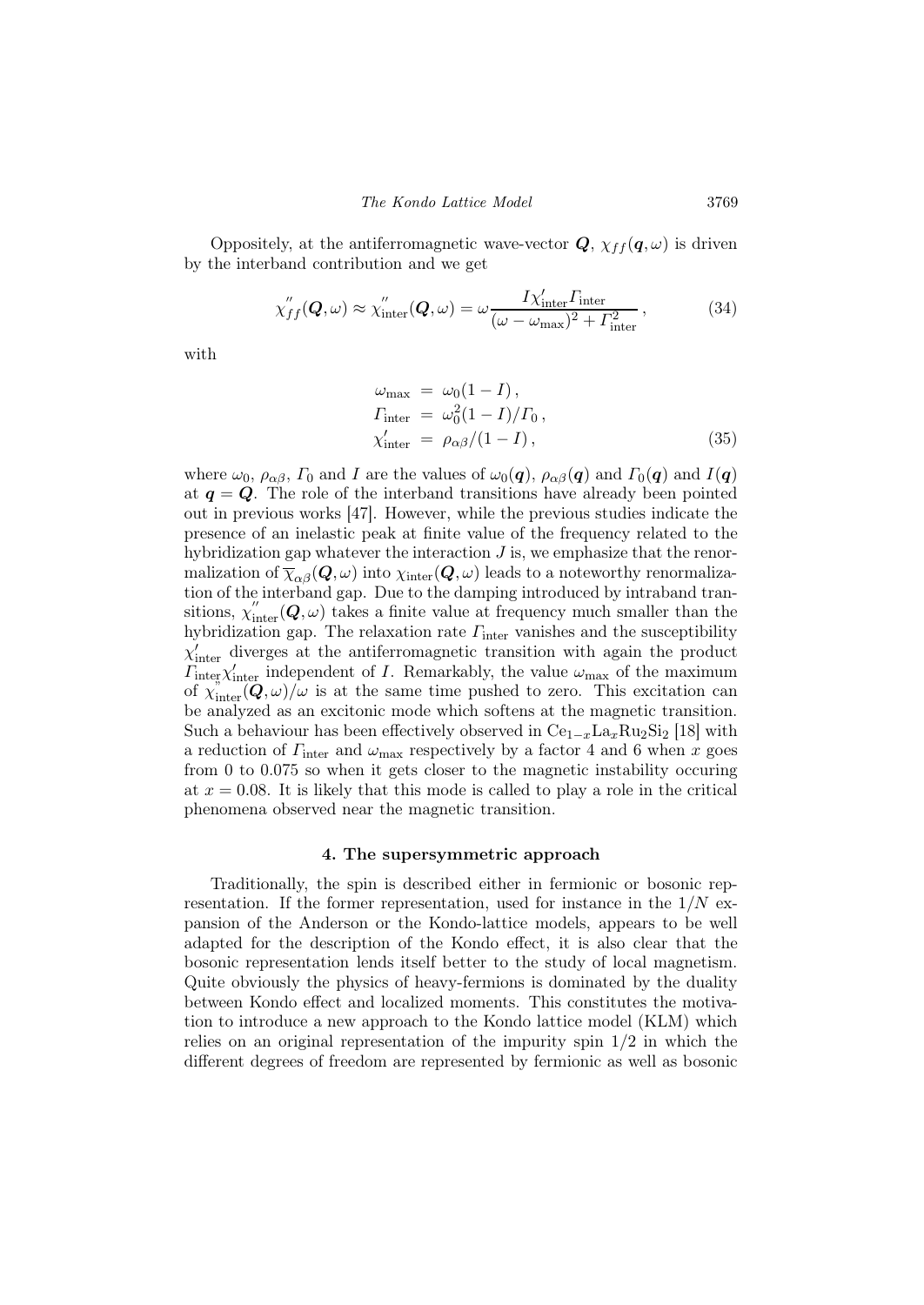variables. The former are believed to describe the Fermi liquid excitations while the latter account for the residual spin degrees of freedom.

In order to include the Fermi liquid excitations as well as the residual spin degrees of freedom, the proposition is to enlarge the representation of the spin operator as follows

$$
S^{a} = \sum_{\sigma\sigma'} b^{\dagger}_{\sigma}\tau^{a}_{\sigma\sigma'}b_{\sigma'} + f^{\dagger}_{\sigma}\tau^{a}_{\sigma\sigma'}f_{\sigma'} = S^{a}_{b} + S^{a}_{f}, \qquad (36)
$$

where  $b^{\dagger}_{\sigma}$  and  $f^{\dagger}_{\sigma}$  are respectively bosonic and fermionic creation operators and  $\tau^a$   $(a = (+, -, z))$  are Pauli matrices. Eq. (1) corresponds to a mixed fermionic-bosonic representation between Schwinger bosons and Abrikosov pseudo-fermions. To restrict the dimension of the Hilbert space to two, we introduce the following local constraints

$$
n_f + n_b = 1. \tag{37}
$$

The constraint restricts the Hilbert space to the two states of the form:  $| \uparrow \rangle = (Xb_{\uparrow}^{\dagger} + Yf_{\uparrow}^{\dagger})|0\rangle, | \downarrow \rangle = (Xb_{\downarrow}^{\dagger} + Yf_{\downarrow}^{\dagger})|0\rangle$ , where  $X^2 + Y^2 = 1$  to guarantee the state normalization to 1 and  $|0\rangle$  represents the vacuum of particles:  $b_{\sigma} |0\rangle = f_{\sigma} |0\rangle = 0$ . X and Y are parameters controlling the weight of boson and fermion statistics in the representation: they will be fixed later on by the dynamics. The constraint can be viewed as a charge conservation of the following  $SU(1|1)$  fermion-boson rotation symmetry leaving the spin operator invariant

$$
\left(f_{\sigma}^{\prime \dagger}, b_{\sigma}^{\prime \dagger}\right) = \left(f_{\sigma}^{\dagger}, b_{\sigma}^{\dagger}\right) V^{\dagger},\tag{38}
$$

where  $V^{\dagger}$  is an unitary supersymmetric matrix  $(VV^{\dagger} = V^{\dagger}V = 1)$ . One can easily check that the representation satisfies the standard rules of  $SU(2)$ algebra:  $|\uparrow\rangle$  and  $|\downarrow\rangle$  are eigenvectors of  $S^2$  and  $S^z$  with eigenvalues  $3/4$ and  $\pm 1/2$  respectively,  $[S^+, S^-] = 2S^z$  and  $[S^z, S^{\pm}] = \pm S^{\pm}$  provided that the local constraints expressed in Eq. (2) are satisfied.

In the representation introduced before, the partition function of the three-dimensional KLM can be written as the following path integral

$$
Z = \int \mathcal{D}c_{i\sigma} \mathcal{D}f_{i\sigma} \mathcal{D}b_{i\sigma} d\lambda_i \exp\left(-\int\limits_0^\beta d\tau \left(\mathcal{L}(\tau) + \mathcal{H} + \sum_i \lambda_i P_i\right)\right) \tag{39}
$$

with

$$
\mathcal{L}(\tau) = \sum_{i\sigma} (c_{i\sigma}^{\dagger} \partial_{\tau} c_{i\sigma} + f_{i\sigma}^{\dagger} \partial_{\tau} f_{i\sigma} + b_{i\sigma}^{\dagger} \partial_{\tau} b_{i\sigma})
$$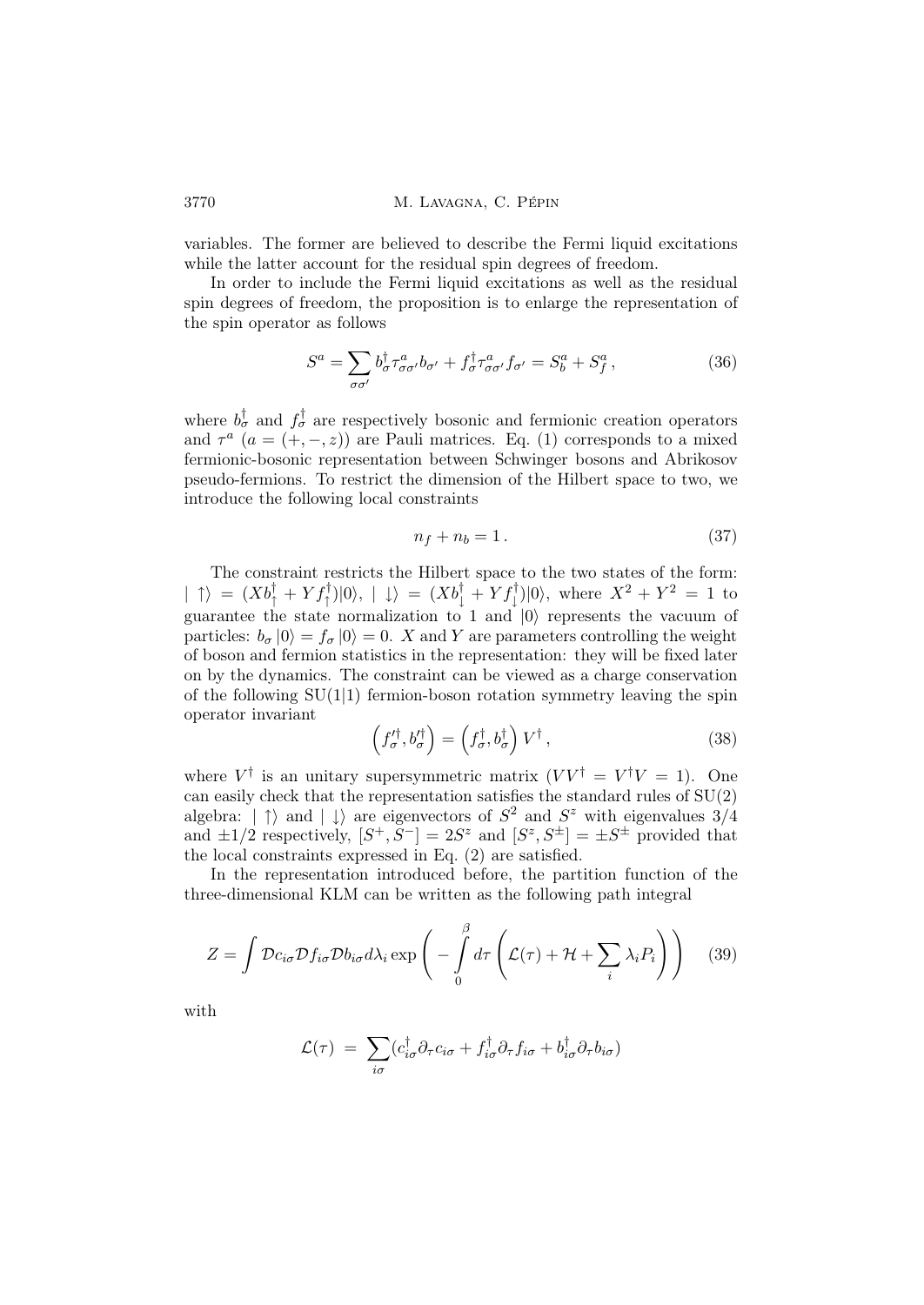The Kondo Lattice Model 3771

and

$$
\mathcal{H} = \sum_{k\sigma} \varepsilon_k c_{k\sigma}^\dagger c_{k\sigma} + J \sum_i (\boldsymbol{S}_{f_i} + \boldsymbol{S}_{b_i}).\boldsymbol{s}_i - \mu \sum_i n_{c_i}.
$$

The time-independent Lagrange multiplier  $\lambda_i$  is introduced to enforce the local constraints  $P_i = n_{f_i} + n_{b_i} - 1 = 0$ . Performing a Hubbard–Stratonovich transformation and neglecting the space and time dependence of the fields in a self-consistent saddle-point approximation, we have

$$
Z = \sum_{n=1,2} \int d\eta d\eta^* C_n (\sigma_0, \lambda_0, \eta, \eta^*) Z_n(\eta, \eta^*)
$$
  

$$
Z_n(\eta, \eta^*) = \sum_{\sigma} \int \mathcal{D}c_{i\sigma} \mathcal{D}f_{i\sigma} \mathcal{D}b_{i\sigma} \exp\left(-\int_0^\beta d\tau (\mathcal{L}(\tau) + \mathcal{H}'_{n\sigma})\right) (40)
$$

with

$$
\mathcal{H}'_{n\sigma} = \sum_{k} (f_{k\sigma}^{\dagger}, c_{k\sigma}^{\dagger}, b_{k\sigma}^{\dagger}) H_0^{n\sigma} \begin{pmatrix} f_{k\sigma} \\ c_{k\sigma} \\ b_{k\sigma} \end{pmatrix},
$$

$$
H_0^{n\sigma} = \begin{pmatrix} \varepsilon_f & \sigma_0 & 0 \\ \sigma_0 & \varepsilon_k & \eta \\ 0 & \eta^* & \varepsilon_f \end{pmatrix},
$$

where  $\mathcal{C}_n(\sigma_0,\lambda_0,\eta,\eta^*)$  is an integration constant.  $\varepsilon_f$  is the saddle-point values of the Lagrange multiplier  $\lambda_i$ . Note the presence of a Grassmannian coupling  $\eta$  between  $c_{i\sigma}$  and  $b_{i\sigma}$ , in addition to the usual coupling  $\sigma_0$  between  $c_{i\sigma}$  and  $f_{i\sigma}$  responsible for the Kondo effect. In the following,  $H_0$  is indifferently used for any  $H_0^{n\sigma}$ .  $H_0$  is of the type  $\begin{pmatrix} a & \sigma \\ \rho & b \end{pmatrix}$  in which  $a,b$  $(\rho,\sigma)$  are matrices consisting of commuting (anticommuting) variables. Note the supersymmetric structure of the matrix  $H_0$  similar to the supermatrices appearing in the theory of disordered metals [48].

 $H_0$  being Hermitian, the matrix  $U^{\dagger}$  transforming the original basis  $\psi^{\dagger} = (f^{\dagger}, c^{\dagger}, b^{\dagger})$  to the basis of eigenvectors  $\Phi^{\dagger} = (\alpha^{\dagger}, \beta^{\dagger}, \gamma^{\dagger})$  is unitary  $(UU^{\dagger} = U^{\dagger}U = 1)$ .  $\Phi^{\dagger} = \psi^{\dagger}U^{\dagger}$  with  $U^{\dagger}$  a supersymmetric matrix.  $\alpha^{\dagger}$  and  $\beta^{\dagger}$  are the fermionic eigenvectors whose eigenvalues, determined from  $\det[(a - E) - \sigma(b - E)^{-1}\rho] = 0$ , are

$$
E_{\mp} = \frac{(\varepsilon_k + \varepsilon_f) \mp \sqrt{(\varepsilon_k - \varepsilon_f)^2 + 4(\sigma_0^2 + \eta \eta^*)}}{2}
$$

.

 $\gamma^{\dagger}$  is the bosonic eigenvector whose eigenvalue, determined from det[(b – E)  $-\rho(a-E)^{-1}\sigma] = 0$  is  $E_{\gamma} = \varepsilon_f$ .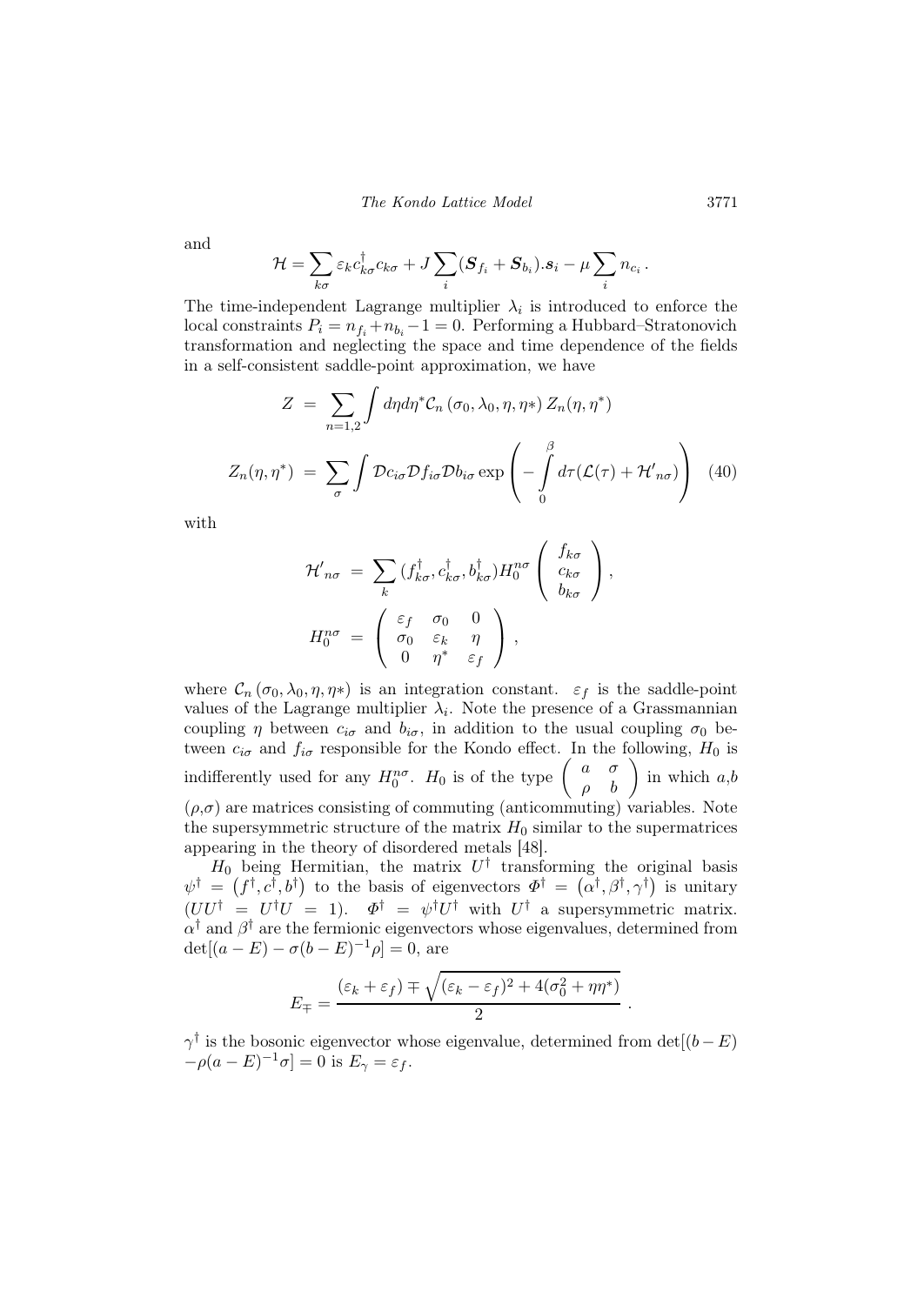In this scheme,  $\sigma_0$  and  $\lambda_0$  are slow variables that we determine by solving saddle-point equations, while  $\eta$ ,  $\eta^*$  are fast variables defined by a local approximation. As we will see, the latter approximation incorporates part of the fluctuation effects. Indeed, performing the functional integration of Eq. (40) over the fermion and boson fields [48] yields a superdeterminant (SDet) form written as follows

$$
Z(\eta, \eta^*) = S \operatorname{Det} (\partial_{\tau} + H_0),
$$

where

$$
S \operatorname{Det} (\partial_{\tau} + H) = \frac{\operatorname{Det} (G^{-1} - \sigma D \rho)}{\operatorname{Det} (D^{-1})},
$$
\n
$$
G^{-1} = \partial_{\tau} + a \quad \text{and} \quad D^{-1} = \partial_{\tau} + b.
$$
\n(41)

Expanding to second order in  $\eta$ ,  $\eta^*$  allows us to define the propagator  $G_{\eta\eta^*}(\mathbf{k},i\omega_n)$  associated to the Grassmann variable  $\eta$  and hence the closure relation for  $x_0^2 = \langle \eta \eta^* \rangle$ 

$$
x_0^2 = \frac{1}{\beta} \sum_{\mathbf{k}, i\omega_n} G_{\eta\eta^*}(\mathbf{k}, i\omega_n) , \qquad (42)
$$

with

$$
G_{\eta\eta^*}(\mathbf{k}, i\omega_n) = \frac{J}{\left[1 - J H_{cb}^0(\mathbf{k}, i\omega_n)\right]}
$$

and

$$
\Pi_{cb}^0 = \frac{1}{\beta} \sum_{\mathbf{q},i\omega_n} G_{cc}(\mathbf{k} + \mathbf{q}, i\omega_n + i\omega_\nu) D(\mathbf{q}, i\omega_n).
$$

Contrary to [49] which assumes  $x_0^2 = 0$  leading to a two-fluid model description, the closure equation Eq. (42) defines a finite  $x_0^2$ . This parameter  $x_0^2$  plays a major role in controlling the relative weights of fermion and boson statistics. It is directly connected to the X and Y parameters introduced in the initial representation of the states

$$
X^2 = x_0^2/(\sigma_0^2 + x_0^2)
$$
 and  $Y^2 = \sigma_0^2/(\sigma_0^2 + x_0^2)$ .

The resolution of the saddle-point equations, keeping the number of particles conserved, leads to

$$
y_{\rm F} = -D \exp \left[ -1/(2J\rho_0) \right],
$$
  
\n
$$
1 = \frac{2\rho_0(\sigma_0^2 + x_0^2)}{-y_F},
$$
  
\n
$$
\mu = -\frac{(\sigma_0^2 + x_0^2)}{D}.
$$
\n(43)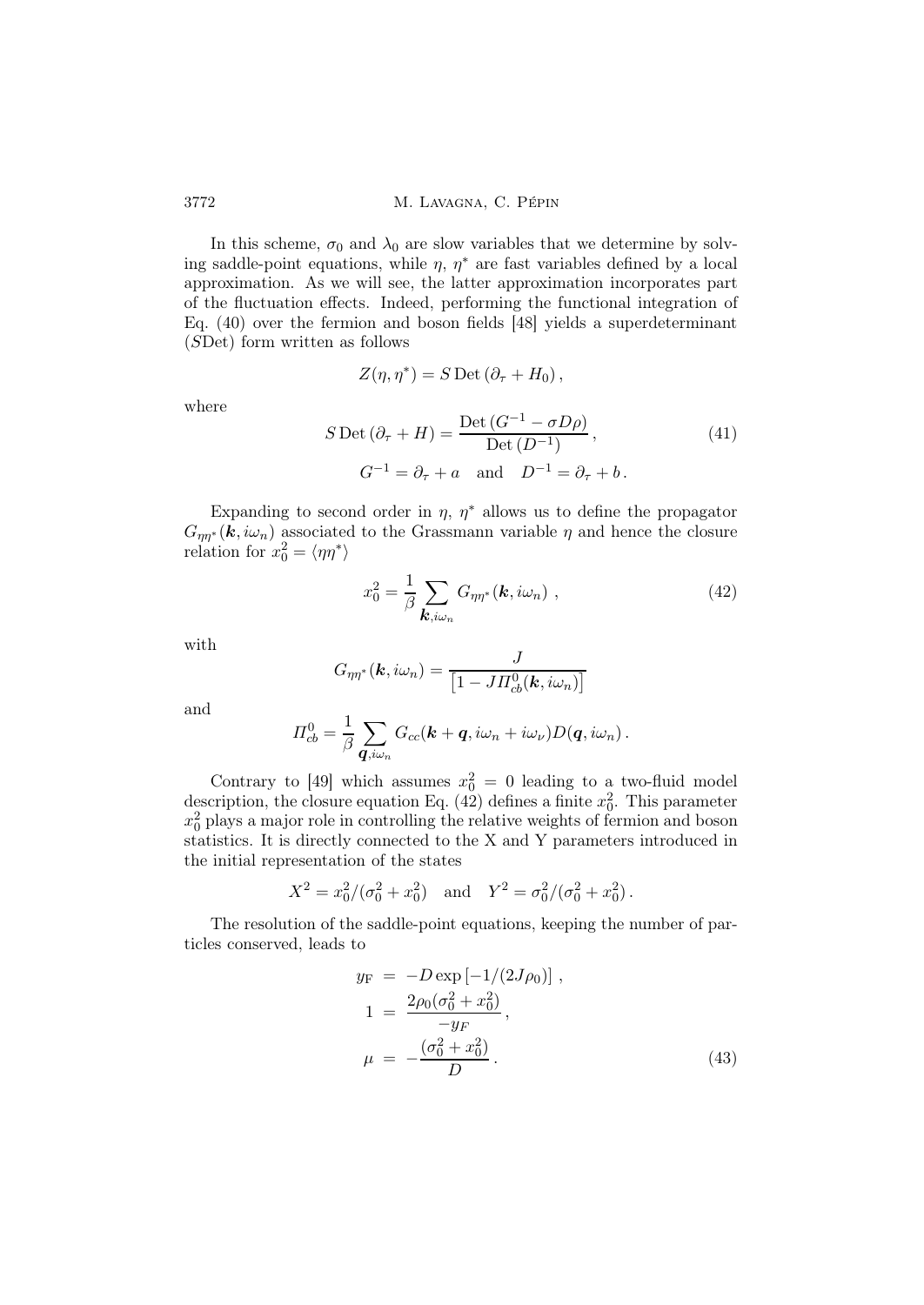Where  $y_F = \mu - \varepsilon_f$  and  $\rho_0 = 1/2D$  is the bare density of states of conduction electrons. From that set of equations, we find :  $\varepsilon_f = 0$ .

The resulting spectrum of energies is schematized in figure 4. At zero temperature, only the lowest band  $\alpha$  is filled with an enhancement of the density of states at the Fermi level (and hence of the mass) unchanged from the standard slave-boson theories  $\rho(E_F)$  $\frac{E_F)}{\rho_0}=1+\frac{(\sigma_0^2+x_0^2)}{y_F^2}$  $y_F^2$  $= 1 + \frac{D}{\sqrt{2}}$  $\frac{E}{(-y_F)} \gg 1.$ This large mass enhancement is related to the flat part of the  $\alpha$  band associated with the formation of the Abrikosov–Suhl resonance pinned at the Fermi level. While this feature was already present in the purely fermionic description, it is to be noted that the formation of a dispersionless bosonic band within the hybridization gap is an entirely new result of the theory.



Fig. 4. Sketch of energy versus wave number k for the three bands  $\alpha$ ,  $\beta$ ,  $\gamma$  resulting of the diagonalization of supersymmetric  $H_0$ .

The relative weight of boson and fermion statistics in the spin representation is related to  $x_0^2$ :  $n_b/n_f = x_0^2/\sigma_0^2$ . It is then interesting to follow the J-dependence of  $x_0^2$  as determined by the closure equation (42). The result is shown in Fig. 5. This bell-shaped curve can be interpreted in the light of the exhaustion principle mentioned in the introduction. In the limit of large J, the Kondo temperature-scale  $T_{\rm K} = D \exp \left[-1/(2J \rho_0)\right]$  is of order of the bandwidth. One then expects a complete Kondo screening as can be checked by remarking that the weight of c in the  $\alpha$  quasiparticle at the Fermi level (noted  $v_{k_F}^2$ ) just equals the added weights of f and b at the Fermi level (respectively noted  $u_{k_F}^2$  and  $\rho_1^2$ ):  $v_{k_F}^2/(u_{k_F}^2 + \rho_1^2) = y_F^2/(\sigma_0^2 + x_0^2) = 1$ . The Kondo effect being complete in that limit, there is no residual unscreened spin degrees of freedom: it is then natural to derive a zero value of  $x_0^2$  (and hence of  $n_b$ ). The opposite limit at small J corresponds to the free case of uncoupled impurity spins and conduction electrons. It also leads to:  $x_0^2 = 0$ . The finite value of  $x_0^2$  between these two limits with a maximum reflects the incomplete Kondo screening effect in the Kondo lattice, the unscreened spin degrees of freedom being described by bosons.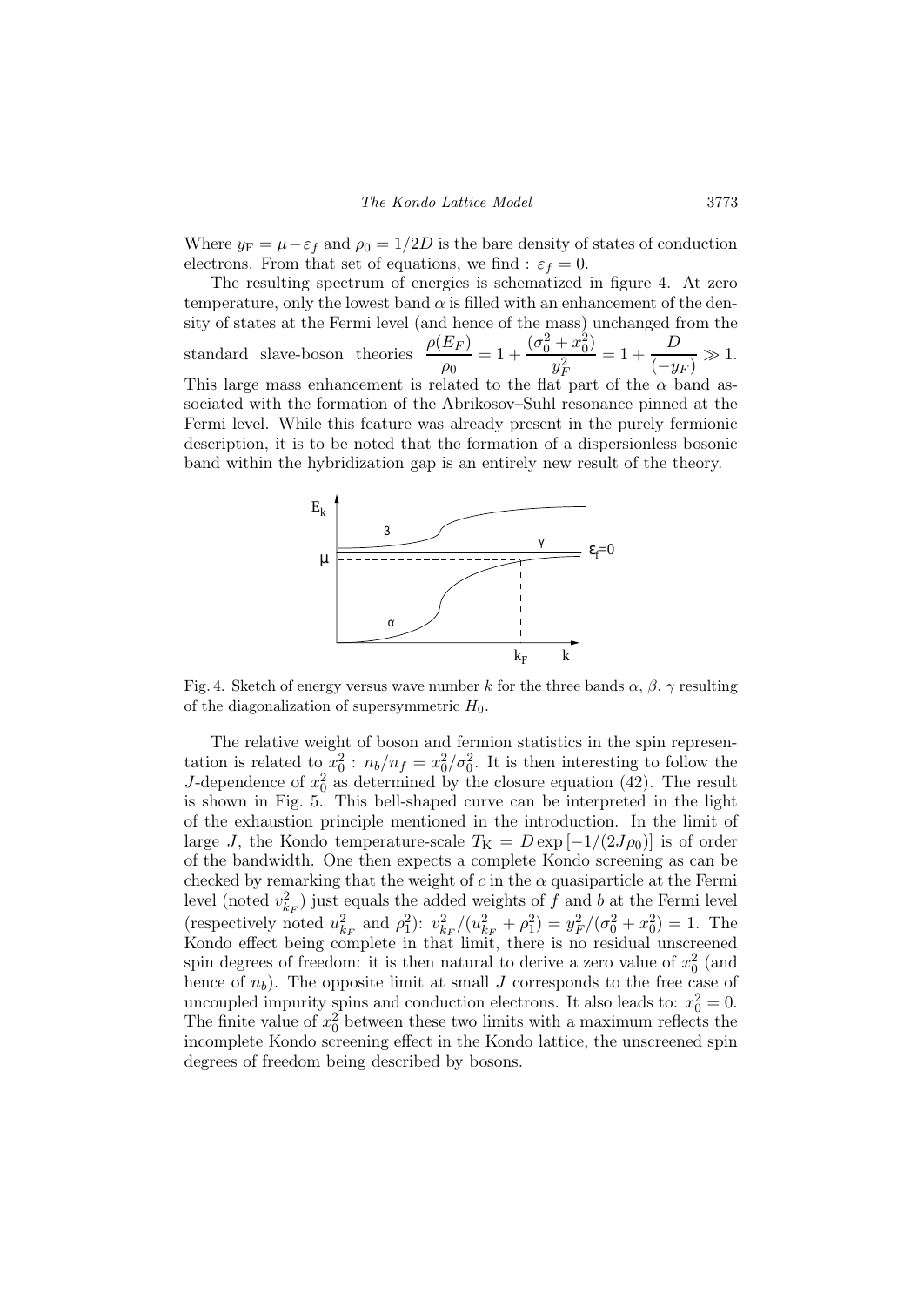

Fig. 5. J/D-dependence of the coupling  $x_0^2 = \langle \eta \eta^* \rangle$  fixing the relative weight of fermion and boson statistics. The unit on the vertical-axis is  $D^2$ .

Largely discussed in the litterature [20] is the question concerning the Fermi surface sum rule: do the localized spins of the Kondo lattice contribute to the counting of states within the Fermi surface or do they not? Depending on the answer, one expects large or small Fermi surfaces. The supersymmetric theory leads to a firm conclusion in favour of the former. One can check that the number of states within the Fermi surface is just equal to  $n_c + n_b + n_f$ , *i.e.*  $n_c + 1$ . The Fermi surface volume includes a contribution of one state per localized spin in addition to that of conduction electrons [20, 50]. The latter conclusion appears sensible if one recalls that the KLM is an effective Hamiltonian derived from the periodic Anderson model (PAM).

Let us now consider the response functions to some external fields namely the dynamical spin susceptibility  $\chi^{ab}(\boldsymbol{q},\omega)$  and the frequency-dependent optical conductivity  $\sigma^{ab}(\omega)$   $(a,b = x,y,z)$ . For that purpose, we introduce the Matsubara correlation functions associated with the operator  $\mathcal{O}^a(\mathbf{q},\tau)$ :  $\chi^{ab}(\boldsymbol{q}, i\omega_{\nu}) = \int_0^{\beta} d\tau \exp^{i\omega_{\nu}\tau} \langle T_{\tau} \mathcal{O}^a(\boldsymbol{q}, \tau) \mathcal{O}^b(-\boldsymbol{q}, 0) \rangle$ . The operator related to the spin-spin correlation function is the a-component of the spin expressed in the mixed representation introduced in the paper by  $S^a(q)$  =  $\sum_{k,\sigma,\sigma'} f^{\dagger}_{k+q,\sigma} \tau^{a}_{\sigma\sigma'} f_{k,\sigma'} + b^{\dagger}_{k+q,\sigma} \tau^{a}_{\sigma\sigma'} b_{k,\sigma'}.$  As usual, the dynamical spin susceptibility is then derived from the spin-spin correlation function by the analytical continuation  $i\omega_{\nu} \rightarrow \omega + i0^{+}$ . In the same way, the operator related to the current-current correlation function is the a-component of the c-current. In the case of a cubic lattice:  $J_c^a(q) = 2 \sum_{k,\sigma,\sigma'} \sin k_a c_k^{\dagger}$  $k+q, \sigma^{\mathcal{C}_{k,\sigma}}$ . The frequency-dependent optical conductivity is then obtained from the current-current correlation function by the analytical continuation following:  $\sigma^{ab}(\omega) = \left[ \chi^{ab}(\boldsymbol{q}, \omega + i0^+) - \chi^{ab}(\boldsymbol{q}, i0^+) \right] / i\omega.$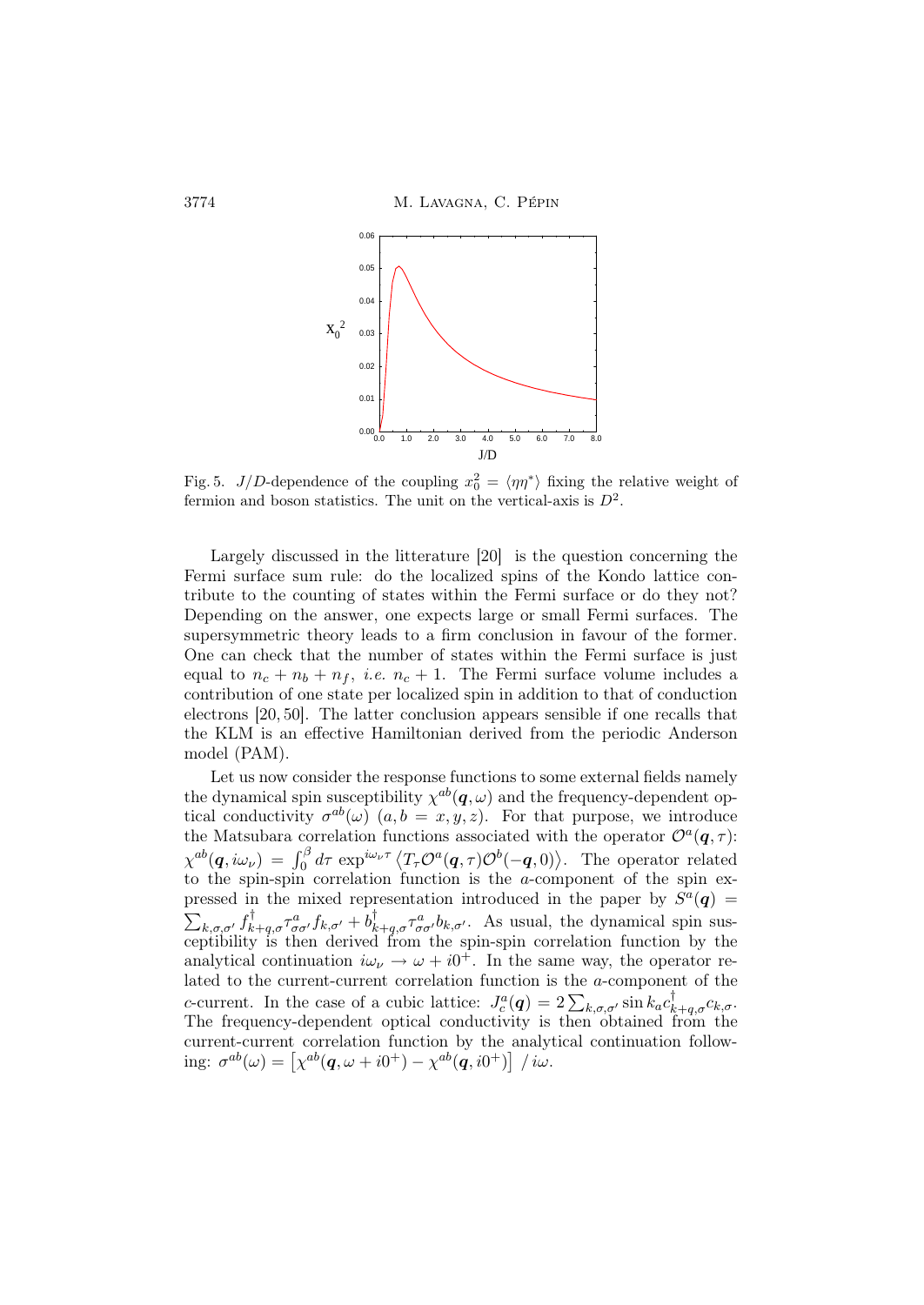By expanding the previous expressions in the basis of the eigenstates  $(\alpha^{\dagger} \beta^{\dagger} \gamma^{\dagger})$  of  $H_0$ , we have computed the frequency dependence of  $\chi^{ab}(\mathbf{Q}, \omega)$ at the antiferromagnetic wavevector  $Q$  and  $\sigma^{ab}(\omega)$  at zero temperature. The two response functions show very different frequency dependence. The frequency-scale at which the dynamical spin susceptibility takes noticeable values is much smaller than for the optical conductivity. This can be understood in the following way. The bosonic  $\gamma$ -band is called to play a role only when spin is concerned namely for the dynamical spin susceptibility. That feature comes from the fact that the spin is related to both fermionic and bosonic operators while the c-current is simply expressed within fermionic operators. Therefore, one can show that the dynamical spin susceptibility involves transitions between all three bands  $\alpha$ ,  $\beta$  and  $\gamma$ . The main contribution for  $\chi^{ab}(\mathbf{Q}, \omega)$  is due to the particle-hole pair excitations from the fermionic  $\alpha$  to the bosonic  $\gamma$  band. Oppositely, the optical conductivity is associated with transitions between fermionic bands only. As can be seen in figure 6, a gap appears in the frequency dependence of  $\sigma(\omega)$  equal to



Fig. 6. Frequency-dependence of the optical conductivity  $\sigma(\omega)$  at  $T = 0$  for  $D = 0.8$ and  $T_{\rm K} = 0.001$ .

the direct gap between the  $\alpha$  and  $\beta$  bands. The latter result agrees with the predictions of the dynamical mean-field theory in the limit of infinite dimensions [51]. The whole discussion clarifies the physical content of the novel bosonic mode brought by the supersymmetric approach. That mode is related to the spin excitations. It introduces new features in the dynamical spin susceptibility by comparison to the standard slave-boson theories while it does not affect the optical conductivity.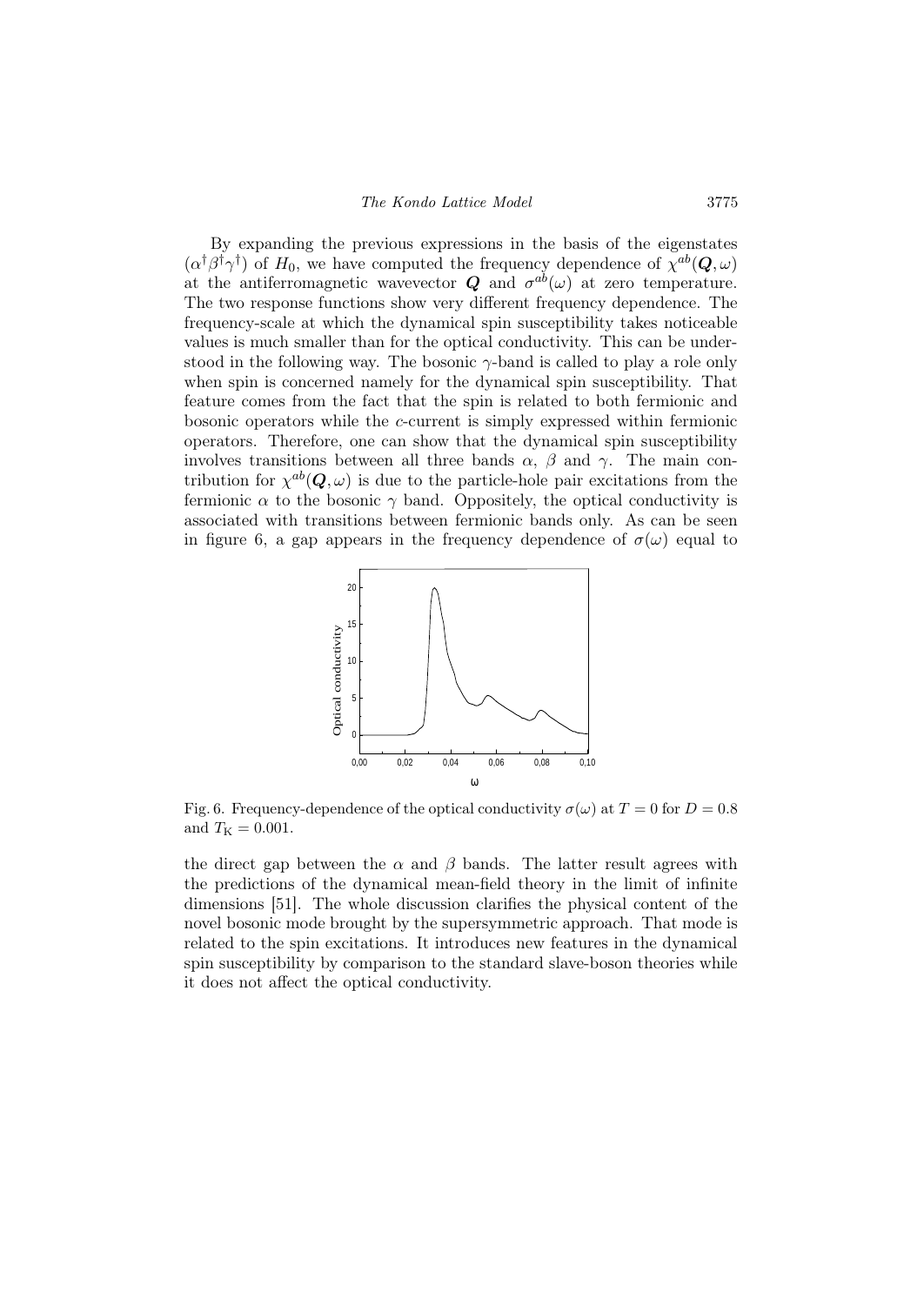#### 5. Conclusion

Important progress has been made the last years in the understanding of the Kondo-lattice model with the development of new functional integral approaches. They have enlightened as to the nature of the ground state and the existence of collective modes. They open up new prospects for the description of the critical phenomena associated to the quantum phase transition in heavy-fermion systems. A complete study of the quantum phase transition will probably requires the use of the Group Renormalization techniques for which the functional integral approaches presented here might constitute the framework.

We would like to thank N.R. Bernhoeft, P. Coleman, P.A. Lee, G.G. Lonzarich, K. Miyake, M.J. Rozenberg, J. Spalek for many interesting and helpful discussions.

## Appendix A

The expressions of the different bubbles appearing in the expression of the boson propagators (cf. Eq. (20) are given here (with  $i=1, 2, m$  or  $ff$ )

$$
\overline{\varphi}_i(\mathbf{q}, i\omega_\nu) = \varphi_i(\mathbf{q}, i\omega_\nu) + \varphi_i(-\mathbf{q}, -i\omega_\nu),
$$
  
\n
$$
\varphi_1(\mathbf{q}, i\omega_\nu) = -\frac{1}{\beta} \sum_{k\sigma, i\omega_n} G_{cf_0}^\sigma(\mathbf{k} + \mathbf{q}, i\omega_n + i\omega_\nu) G_{ff_0}^\sigma(\mathbf{k}, i\omega_n),
$$
  
\n
$$
\varphi_2(\mathbf{q}, i\omega_\nu) = -\frac{1}{\beta} \sum_{k\sigma, i\omega_n} G_{cc_0}^\sigma(\mathbf{k} + \mathbf{q}, i\omega_n + i\omega_\nu) G_{ff_0}^\sigma(\mathbf{k}, i\omega_n),
$$
  
\n
$$
\varphi_m(\mathbf{q}, i\omega_\nu) = -\frac{1}{\beta} \sum_{k\sigma, i\omega_n} G_{cf_0}^\sigma(\mathbf{k} + \mathbf{q}, i\omega_n + i\omega_\nu) G_{cf_0}^\sigma(\mathbf{k}, i\omega_n),
$$

$$
\varphi_{ff}^{\parallel}(q,i\omega_{\nu}) = -\frac{1}{\beta} \sum_{k\sigma,i\omega_{n}} G_{ff_{0}}^{\sigma}(k+q,i\omega_{n}+i\omega_{\nu}) G_{ff_{0}}^{\sigma}(k,i\omega_{n}),
$$
  
\n
$$
\varphi_{cc}^{\parallel}(q,i\omega_{\nu}) = -\frac{1}{\beta} \sum_{k\sigma,i\omega_{n}} G_{cc_{0}}^{\sigma}(k+q,i\omega_{n}+i\omega_{\nu}) G_{cc_{0}}^{\sigma}(k,i\omega_{n}),
$$
  
\n
$$
\varphi_{fc}^{\parallel}(q,i\omega_{\nu}) = -\frac{1}{\beta} \sum_{k\sigma,i\omega_{n}} G_{fc_{0}}^{\sigma}(k+q,i\omega_{n}+i\omega_{\nu}) G_{fc_{0}}^{\sigma}(k,i\omega_{n}), \qquad (44)
$$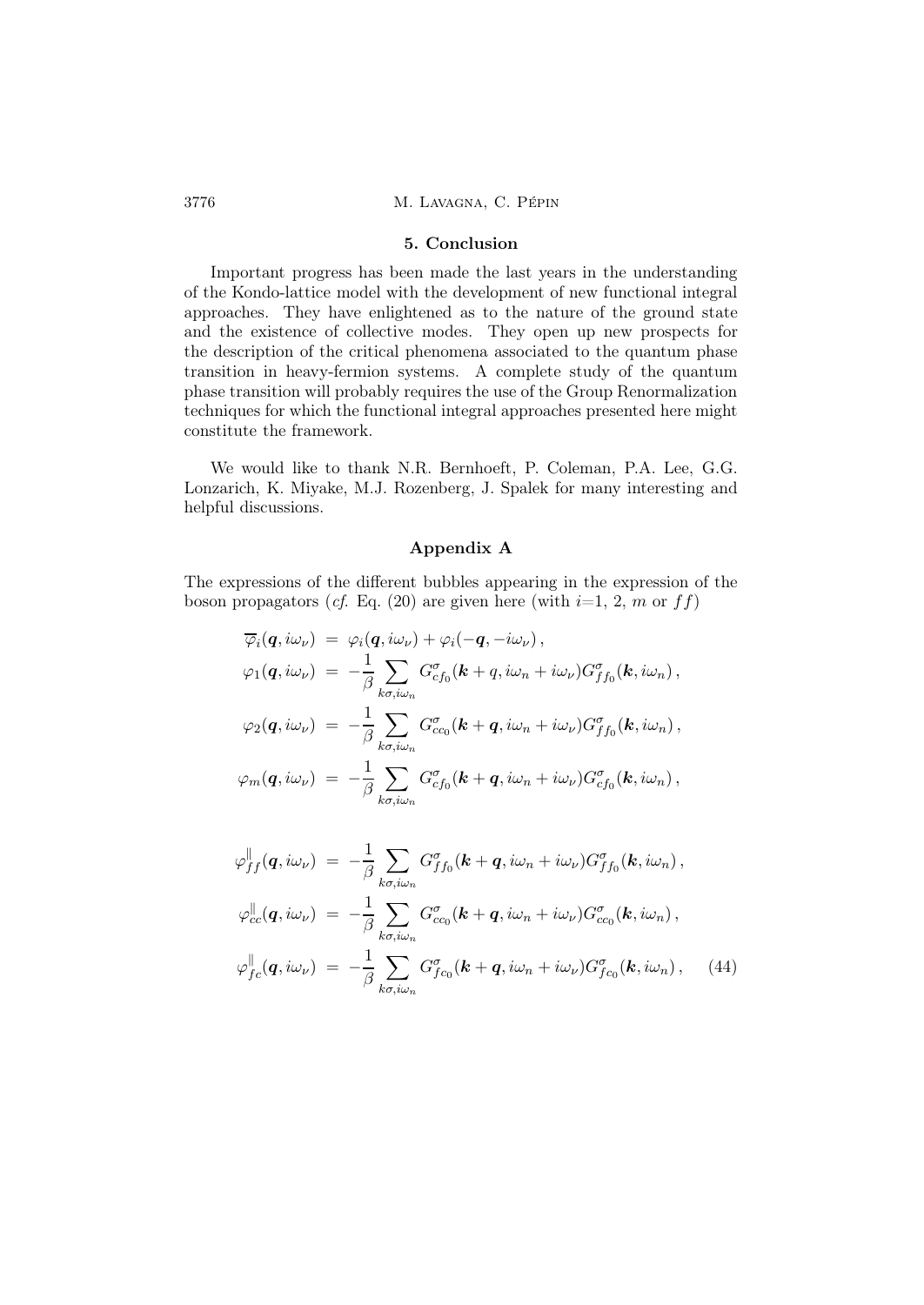$$
\varphi_{ff}^{\perp}(\boldsymbol{q}, i\omega_{\nu}) = -\frac{1}{\beta} \sum_{k\sigma, i\omega_{n}} G_{ff_{0}}^{\dagger}(\boldsymbol{k} + \boldsymbol{q}, i\omega_{n} + i\omega_{\nu}) G_{ff_{0}}^{\perp}(\boldsymbol{k}, i\omega_{n}),
$$

$$
\varphi_{cc}^{\perp}(\boldsymbol{q}, i\omega_{\nu}) = -\frac{1}{\beta} \sum_{k\sigma, i\omega_{n}} G_{cc_{0}}^{\dagger}(\boldsymbol{k} + \boldsymbol{q}, i\omega_{n} + i\omega_{\nu}) G_{cc_{0}}^{\perp}(\boldsymbol{k}, i\omega_{n}),
$$

$$
\varphi_{fc}^{\perp}(\boldsymbol{q}, i\omega_{\nu}) = -\frac{1}{\beta} \sum_{k\sigma, i\omega_{n}} G_{fc_{0}}^{\dagger}(\boldsymbol{k} + \boldsymbol{q}, i\omega_{n} + i\omega_{\nu}) G_{fc_{0}}^{\perp}(\boldsymbol{k}, i\omega_{n}), \qquad (45)
$$

where  $G_{cc_0}^{\sigma}(\mathbf{k}, i\omega_n)$ ,  $G_{ff_0}^{\sigma}(\mathbf{k}, i\omega_n)$  and  $G_{fc_0}^{\sigma}(\mathbf{k}, i\omega_n)$  are the Green's functions at the saddle-point level obtained by inversing the matrix  $G_0^{\sigma}(\mathbf{k},\tau)$  defined in equation (13).

#### REFERENCES

- [1] For a review see P.A. Lee, T.M. Rice, J.W. Serene, L.J. Sham, J.W. Wilkins, Comments Condens. Matter Phys. 12, 99 (1986); D.M. Newns, N. Read, Adv. Phys. 36, 799 (1987); P. Fulde, J. Keller, G. Zwicknagl, in Solid State Physics, vol. 41, edited by H. Ehrenreich and D. Turnbull, Academic, New York 1988; N. Grewe, F. Steglich, in Handbook on the Physics and Chemistry of the Rare Earths, vol.14, North Holland, Amsterdam 1990.
- [2] S.R. Julian, P.A.A. Teunissen, S.A.J. Wiegers, Phys. Rev. B46, 9821 (1992); S.R. Julian, F.S. Tautz, G.J. McMullan, G.G. Lonzarich, Physica B 199 & 200, 63 (1994).
- [3] S. Doniach, Physica B 91, 231 (1977).
- [4] H. von Löhneysen, T. Pietrus, G. Portisch, H.G. Schlager, A.C. Schröder, M. Sieck, T. Trappmann, Phys. Rev. Lett. 72, 3262 (1994); H. von Löhneysen, J. Phys. Condens. Matter 8, 9689 (1996).
- [5] S.R. Julian, C. Pfleiderer, F.M. Grosche, N.D. Mathur, G.J. McMullan, A.J. Diver, I.R. Walker, G.G. Lonzarich, J. Phys. Condens. Matter 8, 9675 (1996).
- [6] F. Steglich, B. Buschinger, P. Gegenwart, M. Lohmann, R. Helfrich; C. Langhammer, P. Hellmann, L. Donnevert, S. Thomas, A. Link, C. Geiber, M. Lang, G. Sparn, W. Assmus, J. Phys. Condens. Matter 8, 9909 (1996) .
- [7] S. Kambe, S. Raymond, L.P. Regnault, J. Flouquet, P. Lejay, P. Haen, J. Phys. Soc. Jpn. 65, 3294 (1996).
- [8] D.L. Cox, Phys. Rev. Lett. 59, 1240 (1987); D.L. Cox, M. Jarrell, J. Phys. Condens. Matter 8, 9825 (1996).
- [9] V. Dobrosavljevic, T.R. Kirkpatrick, G. Kotliar, Phys. Rev. Lett., 69, 1113 (1992); E. Miranda, V. Dobrosavljevic, G. Kotliar J. Phys. Condens. Matter 8, 9871 (1996).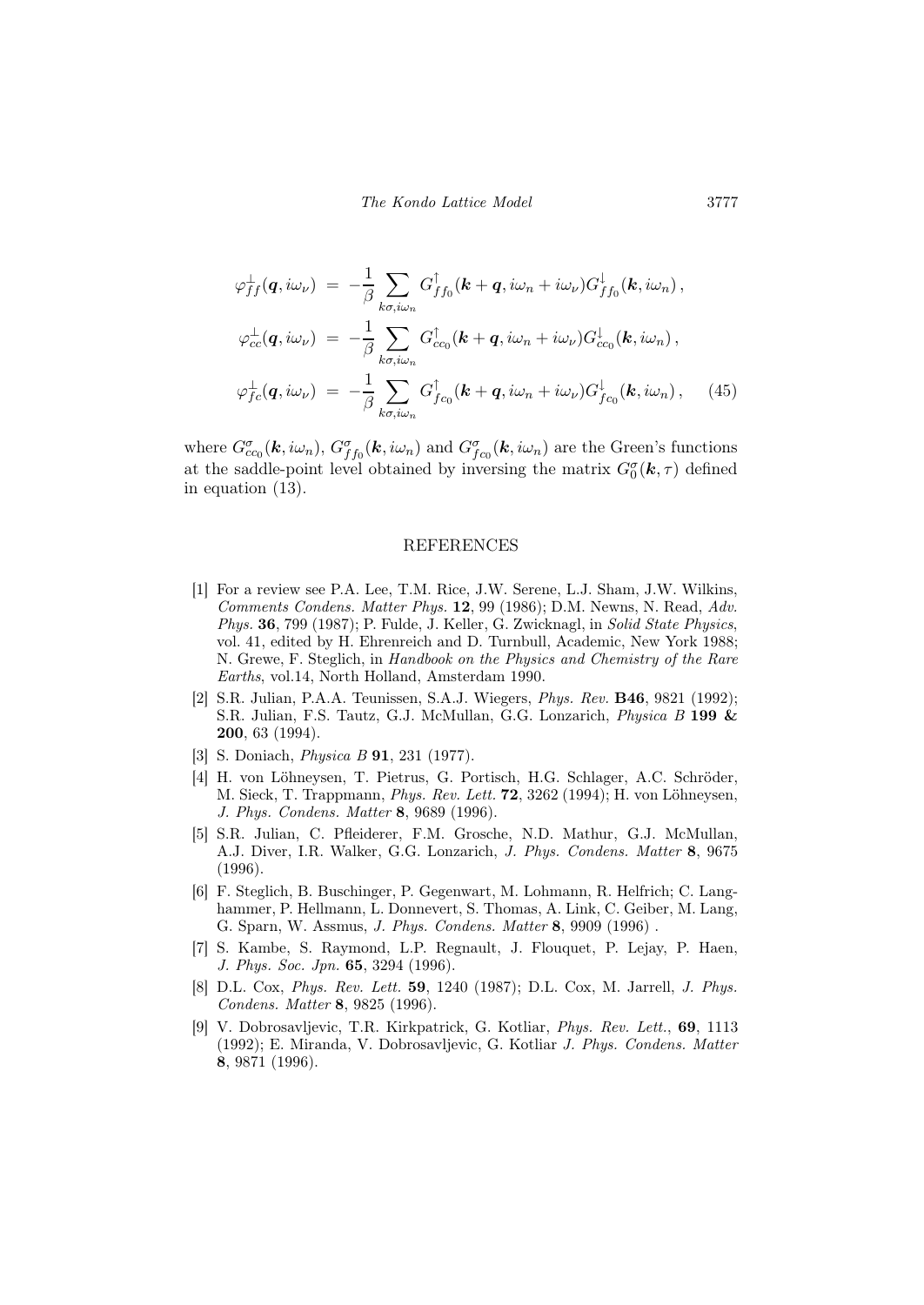- [10] J.A. Hertz, *Phys.Rev.* **B14**, 1165 (1976).
- [11] A.J. Millis, *Phys. Rev.* **B48**, 7183 (1993).
- [12] T. Moriya, T. Takimoto, J. Phys. Soc. Jpn. 64, 960 (1995).
- [13] M.A. Continentino, *Phys. Rev.* **B47**, 11581 (1993).
- [14] A. Rosch, A. Schröder, O. Stockert, H. v.Löhneysen, Phys. Rev. Lett. 79, 159 (1997).
- [15] C. Pépin, M. Lavagna, to be published in Phys. Rev. B.
- [16] L.P. Regnault, W.A.C. Erkelens, J. Rossat-Mignod, P. Lejay, J. Flouquet, Phys. Rev. B38, 4481 (1988); S. Raymond, L.P. Regnault, S. Kambe, J.M. Mignod, P. Lejay, J. Flouquet, J. Low Temp. Phys. 109, 205 (1997).
- [17] G. Aeppli, C. Broholm in Handbook on the Physics and Chemistry of Rare Earths, vol.19, 123, ed. by Gschneidner et al., Elsevier, 1994 and references therein .
- [18] S. Raymond, L.P. Regnault, S. Kambe, J.M. Mignod, P. Lejay, J. Flouquet, J. Low Temp. Phys. 109, 205 (1997).
- [19] P.W. Anderson, *Phys. Rev.* **B124**, 41 (1961).
- [20] H. Tsunetsugu, M. Sigrist, K. Ueda, Rev. Mod. Phys. 69, 809 (1997) and references therein.
- [21] P. Nozières, Ann. Phys. (Paris) 10, 19 (1985).
- [22] P. Coleman, *Phys. Rev.* **B29**, 3035 (1984).
- [23] N. Read, D.N. Newns, *J. Phys.* **C16**, 3273 (1983).
- [24] A.J. Millis, P.A. Lee, *Phys. Rev.* **B35**, 3394 (1987).
- [25] A. Auerbach, K. Levin, *Phys. Rev. Lett.* **57**, 877 (1986).
- [26] M. Lavagna, A.J. Millis, P.A. Lee, Phys. Rev. Lett. 58, 266 (1987).
- [27] N. Read, D.M. Newns, S. Doniach, Phys. Rev. B30, 3841 (1984).
- [28] J. Kroha, P. Wolfle, T.A. Costi, Phys. Rev. Lett. 79, 261 (1997).
- [29] A. Houghton, N. Read, H. Won, Phys. Rev. B37, 3782 (1988).
- [30] G. Kotliar, A.E. Ruckenstein, *Phys. Rev. Lett.* **57**, 1362 (1986).
- [31] T.M. Rice, K. Ueda, *Phys. Rev. Lett.* **55**, 995 (1985).
- [32] T. Li, P. Wolfle, P.J. Hirschfeld, Phys. Rev. B40, 6817 (1989).
- [33] M. Lavagna, *Phys. Rev.* **B41**, 142 (1990).
- [34] M.F. Yang, S.J. Sun, T.M. Hong, *Phys. Rev.* **B48**, 16123 (1993).
- [35] Z. Gulacsi, R. Strack, D. Vollhardt, Phys. Rev. B47, 8594 (1993).
- [36] S.J. Sun, M.F. Yang, T.M. Hong, *Phys. Rev.* **B48**, 16127 (1993).
- [37] M. Jarrell, H. Akhlaghpour, T. Pruschke, Phys. Rev. Lett. 70, 1670 (1993).
- [38] M.J. Rozenberg, *Phys. Rev.* **B52**, 7369 (1995).
- [39] R. Doradziński, J. Spalek, Phys. Rev. B56, R14239 (1997); R. Doradziński, J. Spalek, Phys. Rev. B58, 1 (1998).
- [40] B. Moller, P. Wolfle, *Phys. Rev.* **B48**, 10320 (1993).
- [41] C. Lacroix, M. Cyrot, *Phys. Rev.* **B20**, 1969 (1979).